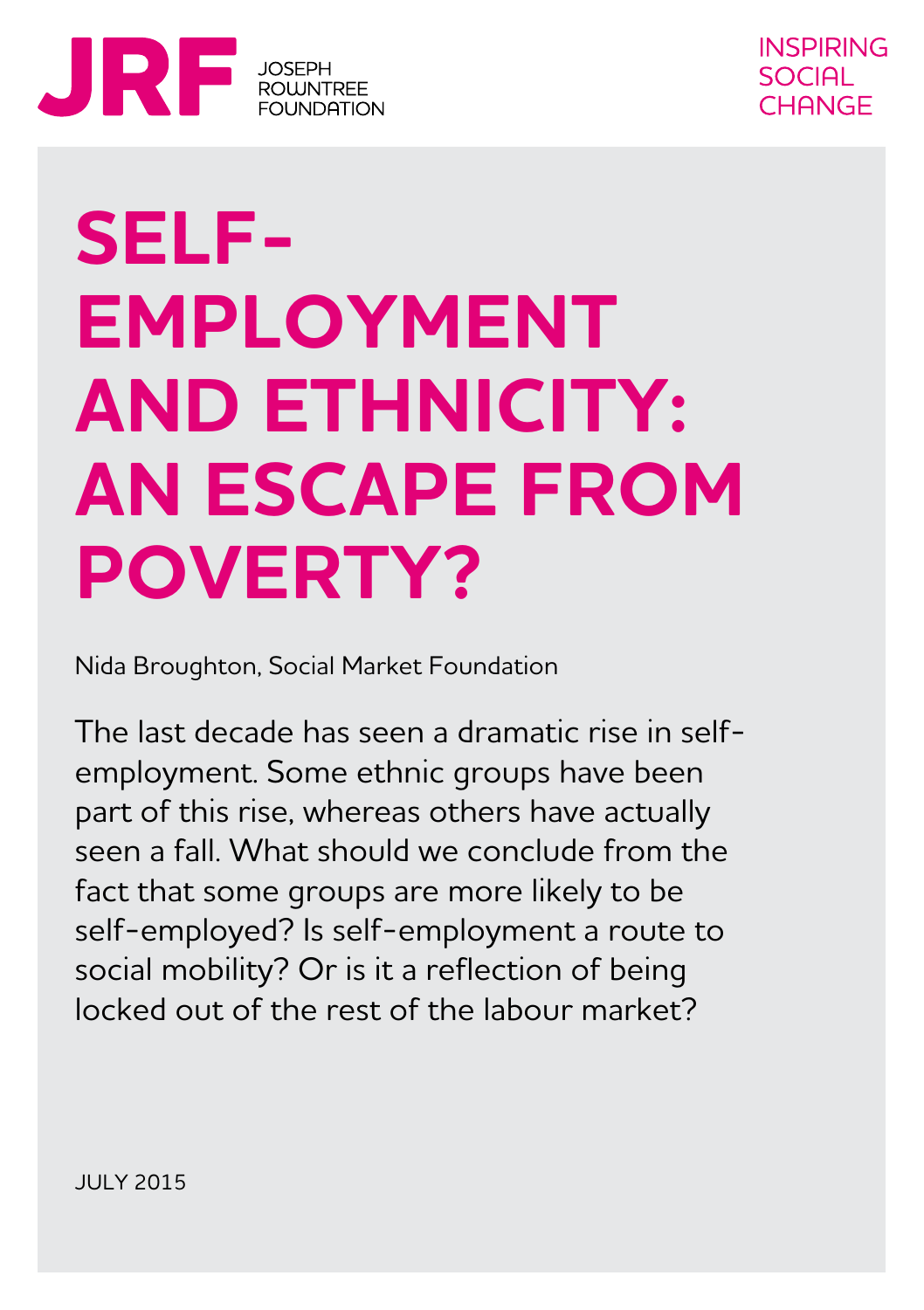#### **Background**

This Viewpoint looks at how self-employment compares, and has changed, across ethnic groups in the UK. Self-employment in the UK has been on the rise for the past decade. But there is little understanding of what this means for poverty and living standards, and whether it reflects a growing entrepreneurial spirit or poor employment opportunities.

Self-employment has often been seen as a route to social mobility for ethnic minority groups, which are disproportionately more likely to be affected by poverty. What then should we make of the fact that in several ethnic minority groups self-employment is on the decline, whereas in some it remains high? Policy-makers often promote self-employment as a way of expanding employment opportunities. What does the experience of ethnic minorities tell us about whether this is the right focus for policy?

This paper draws on existing literature, but in particular the extensive quantitative work commissioned and published by the JRF as part of its research programme on poverty and ethnicity.

The author is grateful to Helen Barnard, Professor Sascha Becker, Benedict Dellot, Nigel Keohane, Emran Mian, Professor Shamit Saggar and Kitty Ussher for helpful feedback and comments.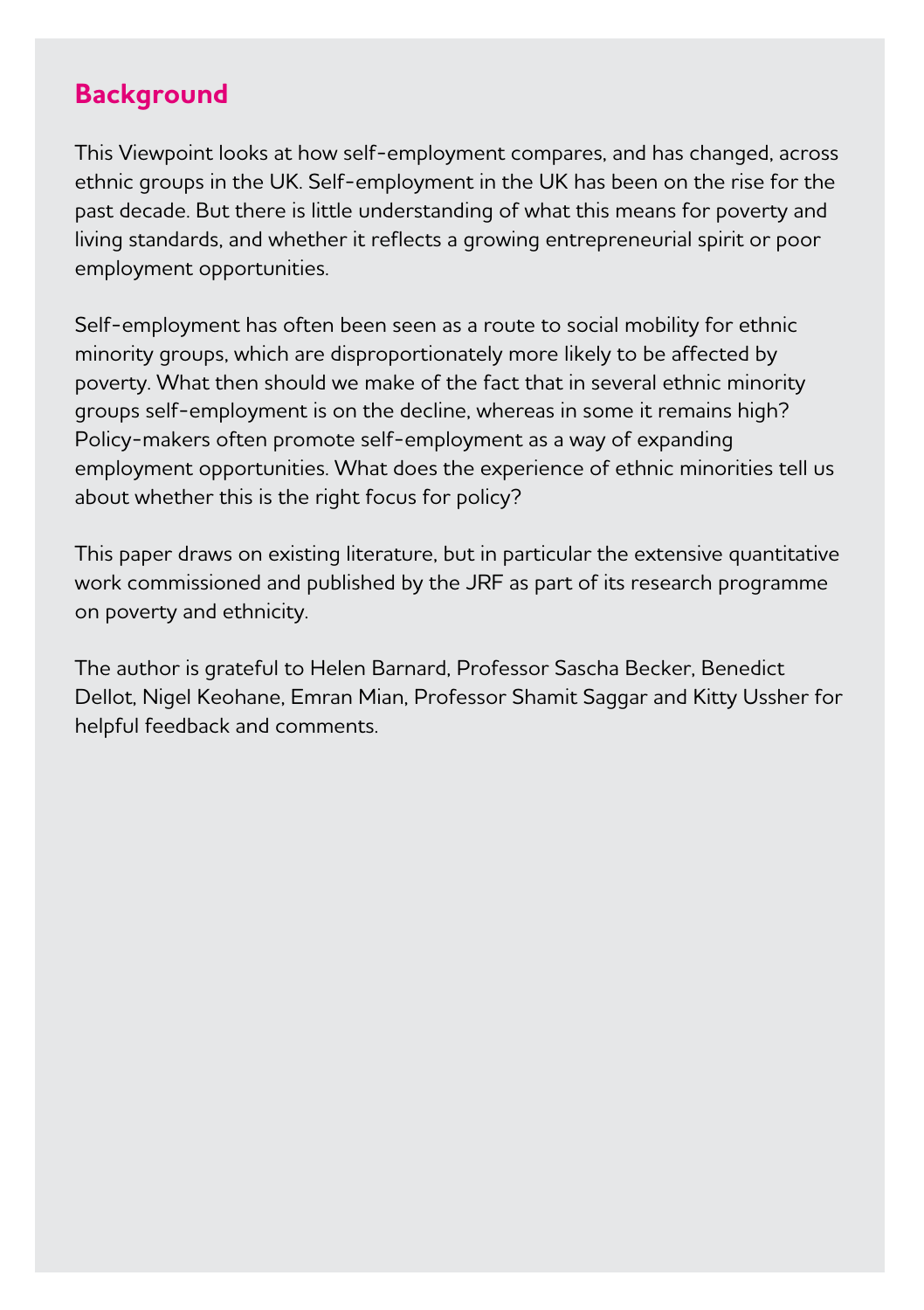#### **Key points**

- Self-employment is on the rise in the UK, increasing from 12 per cent of the workforce in 2000 to 15 per cent in 2014, but the pattern differs across ethnic groups.
- **•** Indian and Chinese groups have seen falling self-employment rates, probably because of the greater access these groups have to higher educational qualifications and opportunities for employment. These groups are now more likely to have higher education and more likely to have access to professional jobs.
- **•** Self-employment rates have risen among Pakistani men. This group has the highest self-employment rate in the UK, and much Pakistani self-employment appears to be low-paid in areas with few opportunities for progression. This is probably linked to the fact that they have poor labour market opportunities.
- **•** There is a danger that looking at worklessness rates alone can be misleading. The high level of self-employment in the Pakistani group is concerning as it appears to at least partly reflect poor opportunities to work as employees.

Key implications for policy-makers include:

- **•** Policy-makers should focus on why some ethnic groups appear to disproportionately turn to self-employment.
- **•** The fact that much self-employment is low paid suggests that encouraging more self-employment is unlikely to be the most effective way to reduce poverty and increase employment. The underlying barriers to work need to be tackled.
- **•** The focus should be on expanding individuals' abilities to access employment, including skills and training and help with language skills.
- **•** For those in low-paid self-employment, a tailored approach is needed. For some, support with business growth may be the best option. Others may be best supported by providing advice and help to access alternative opportunities in employment. Take-up of state benefits could be used as a touch-point for providing support.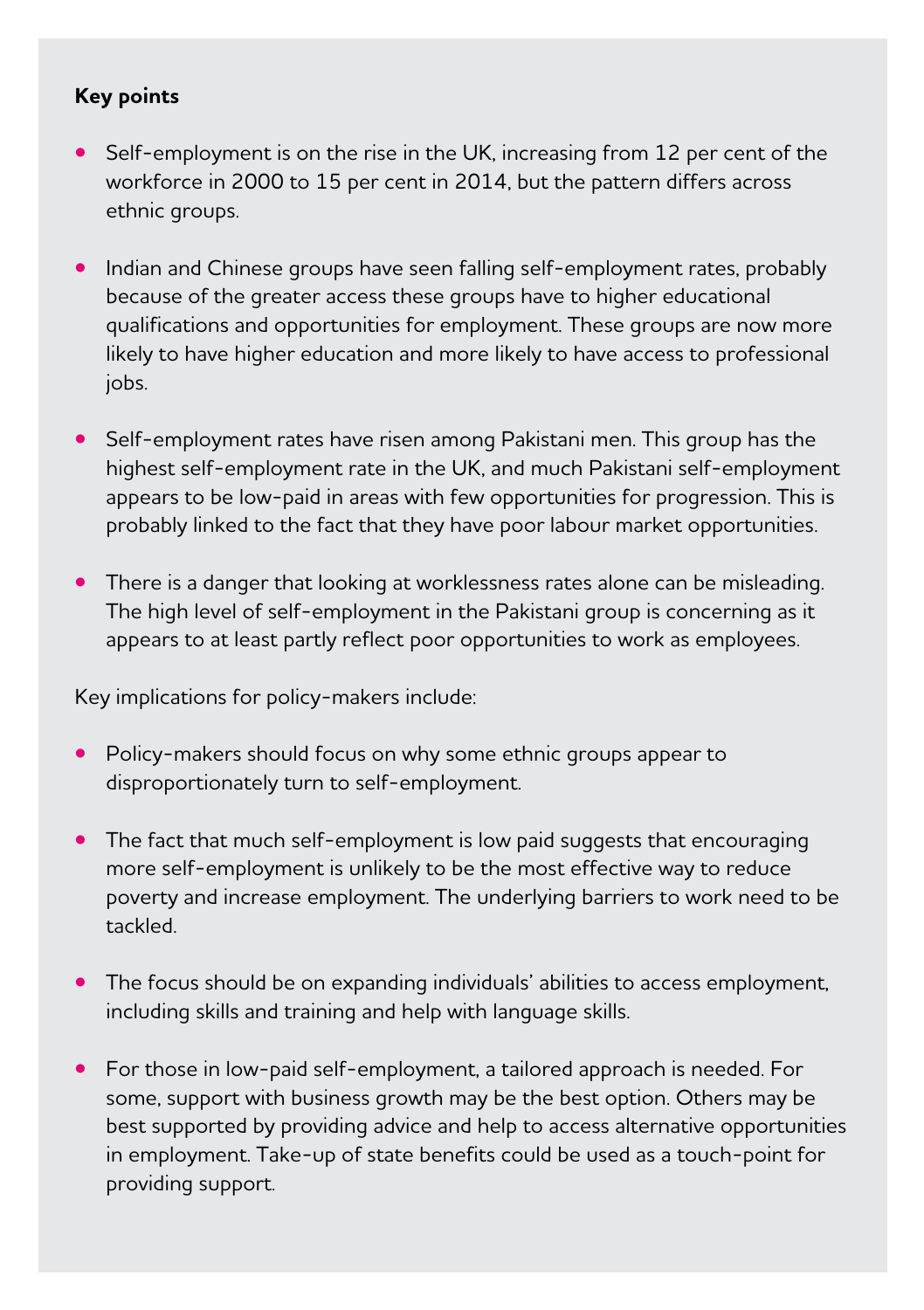### **Introduction**

Poverty rates are higher among all ethnic minority groups compared with white British people in the UK; Pakistani and Bangladeshi groups are the most severely affected. Over 40 per cent of individuals in the latter two groups are in lowincome households, compared with around 15 per cent of the white majority population (Barnard, 2014).1 Levels of employment differ markedly among ethnic groups, as do types of employment. In this paper, we look at one aspect of this: self-employment.

# **Why self-employment?**

For the UK as a whole, the proportion of those in work has not changed substantially over the past decade. But the proportion of those in work who are self-employed has steadily risen from around 12 per cent in 2000 to 15 per cent in 2014 (see Figure 1). For men, the proportion is even higher – 19 per cent. The rise in total employment since 2008 has predominantly been due to growth in self-employment (ONS, 2014). Self-employment spans a range of sectors, but is disproportionately high in agriculture, construction and professional and scientific activities, as shown in Figure 2.

A key question for policy is whether the rise in self-employment reflects success in providing greater choices for employment through entrepreneurship, or whether it in fact reflects a lack of other employment opportunities.

This paper looks specifically at those who are self-employed as their main activity. Relatively little evidence is available on the use of self-employment to supplement earnings from work as employees. What evidence there is suggests that this has become more common in recent years (D'Arcy and Gardiner, 2014), although it is not clear whether this change applies to all ethnic groups.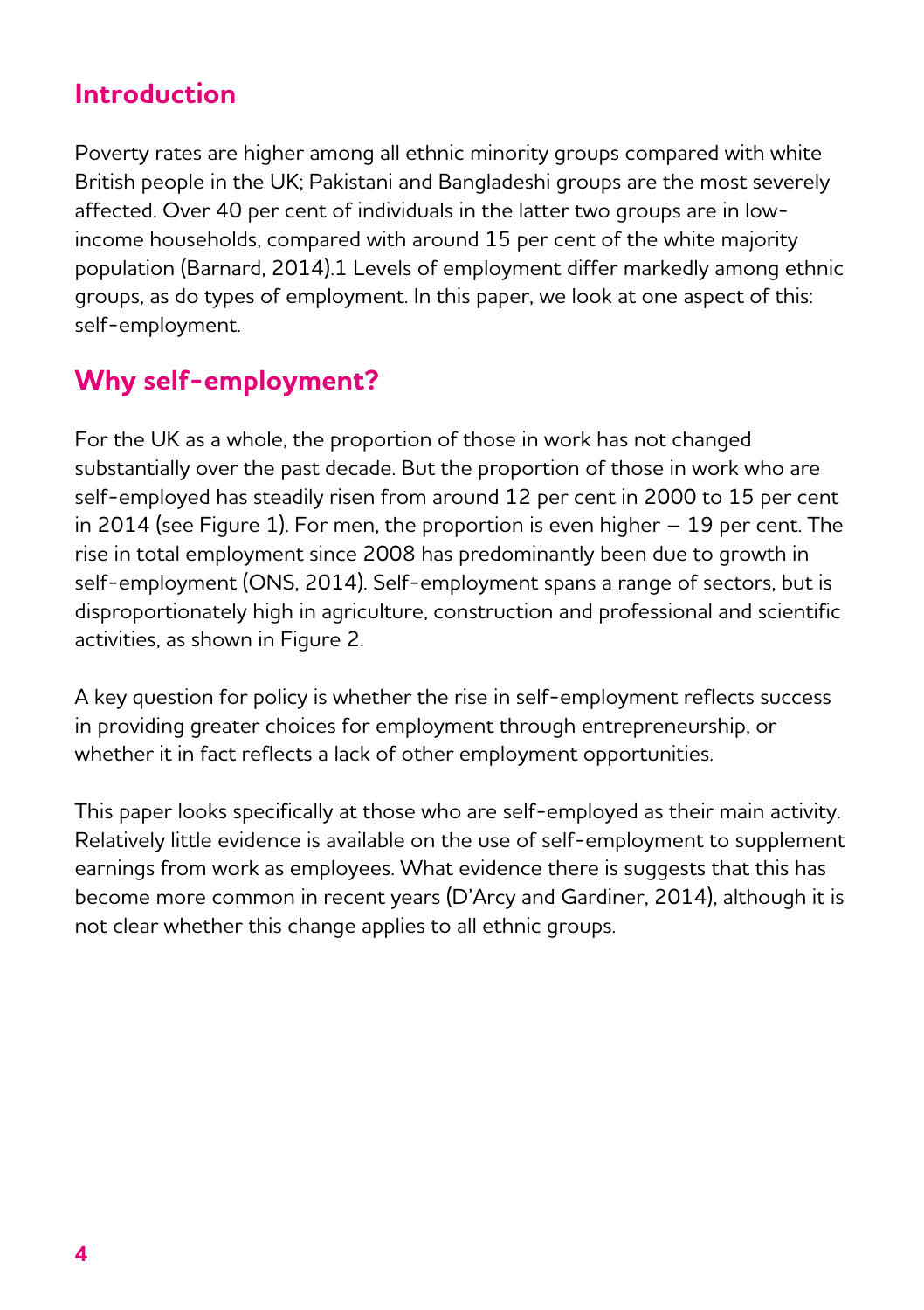

**Figure 1: Self-employment as a proportion of total employment**

#### **Figure 2: Self-employment by sector**



Source: ONS (2014) labour market statistics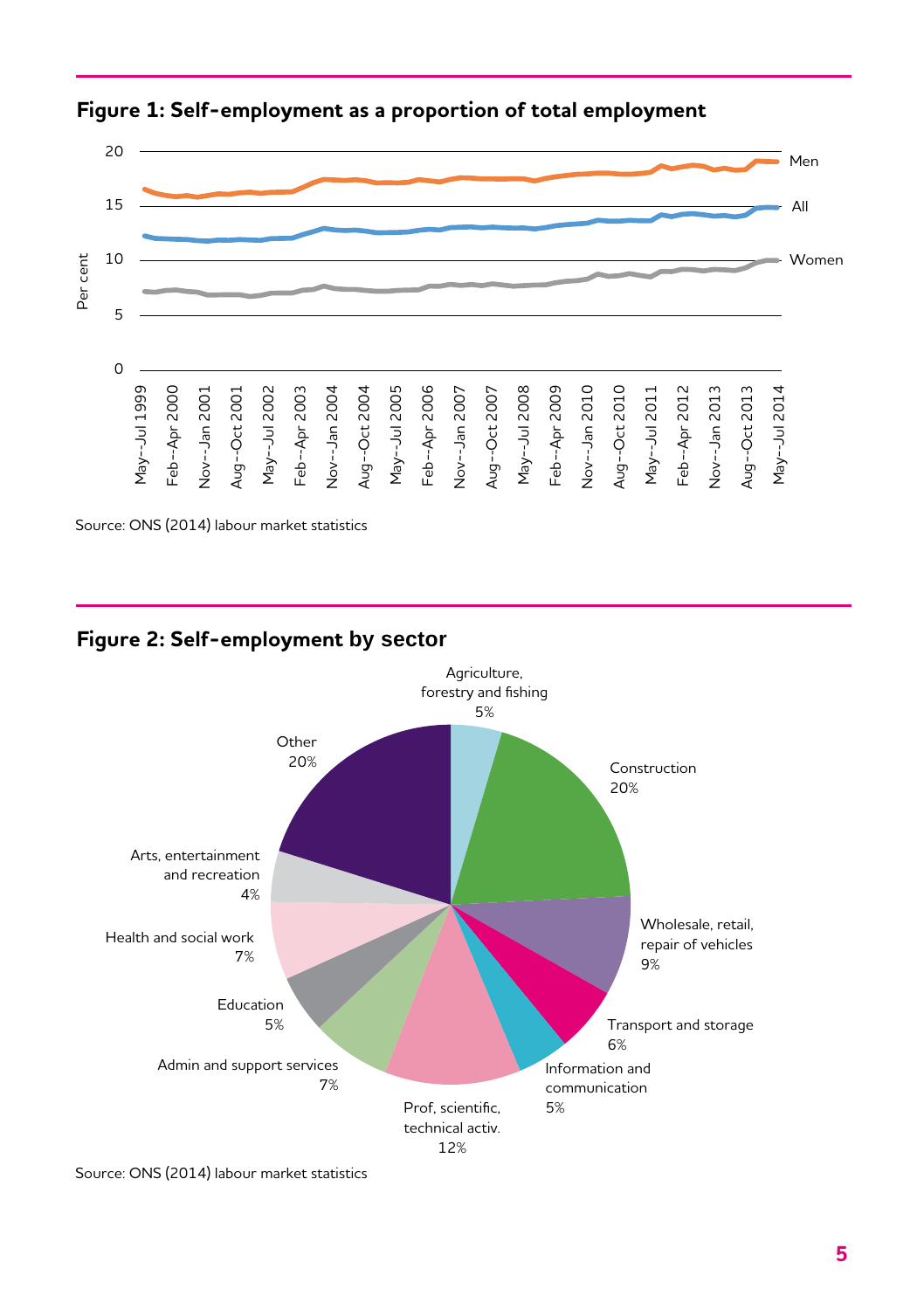Ethnicity has always been a big part of the self-employment story, with some groups much more likely to go into self-employment than others. In the 1991 Census, all major ethnic minority groups had higher levels of self-employment than the white majority, with the exception only of Black Caribbeans and Black Africans (Clark and Drinkwater, 2010). At the time, the greater self-employment rates among ethnic minority groups was often seen as a success story; a route for those from ethnic minorities to escape poverty, improve their incomes, and contribute to making the UK a dynamic, innovative economy (Jones and Ram, 2013).

And yet even as self-employment among the white majority has risen, selfemployment in several other ethnic groups has actually fallen. By 2001, we began to see the beginnings of convergence in self-employment rates, between the majority white group and ethnic minority groups. However, Indian, Pakistani and Chinese men in particular still had far higher levels of self-employment.

Analysis of 2011 Census data (Catney and Sabater, 2015) shows that only a few ethnic minority groups have above average self-employment. As shown in Figure 3, African and Caribbean groups have lower than average rates. The group with the highest self-employment rate is Pakistani men, where self-employment accounts for around 26 per cent of those active in the labour market (and aged 16–49), compared with 16 per cent among white British men. Among women, self-employment is almost uniformly low, with the main exception of Chinese women, and even there it is on the decline compared with 2001 (see Figure 4).

These patterns broadly fit with interest in becoming self-employed among different groups as shown in Figure 5. The main exceptions are Black Caribbean and Black African groups, where interest in becoming self-employed is not reflected in higher actual self-employment rates, potentially reflecting barriers to self-employment in these groups.

## **Good or bad?**

What do these differing patterns of self-employment mean for employment opportunities and poverty faced by different ethnic groups? Self-employment is often taken to be synonymous with new, innovative, productive businesses and upwardly mobile entrepreneurs. In the past, high levels of self-employment among some ethnic minority groups – such as the Indian, Pakistani and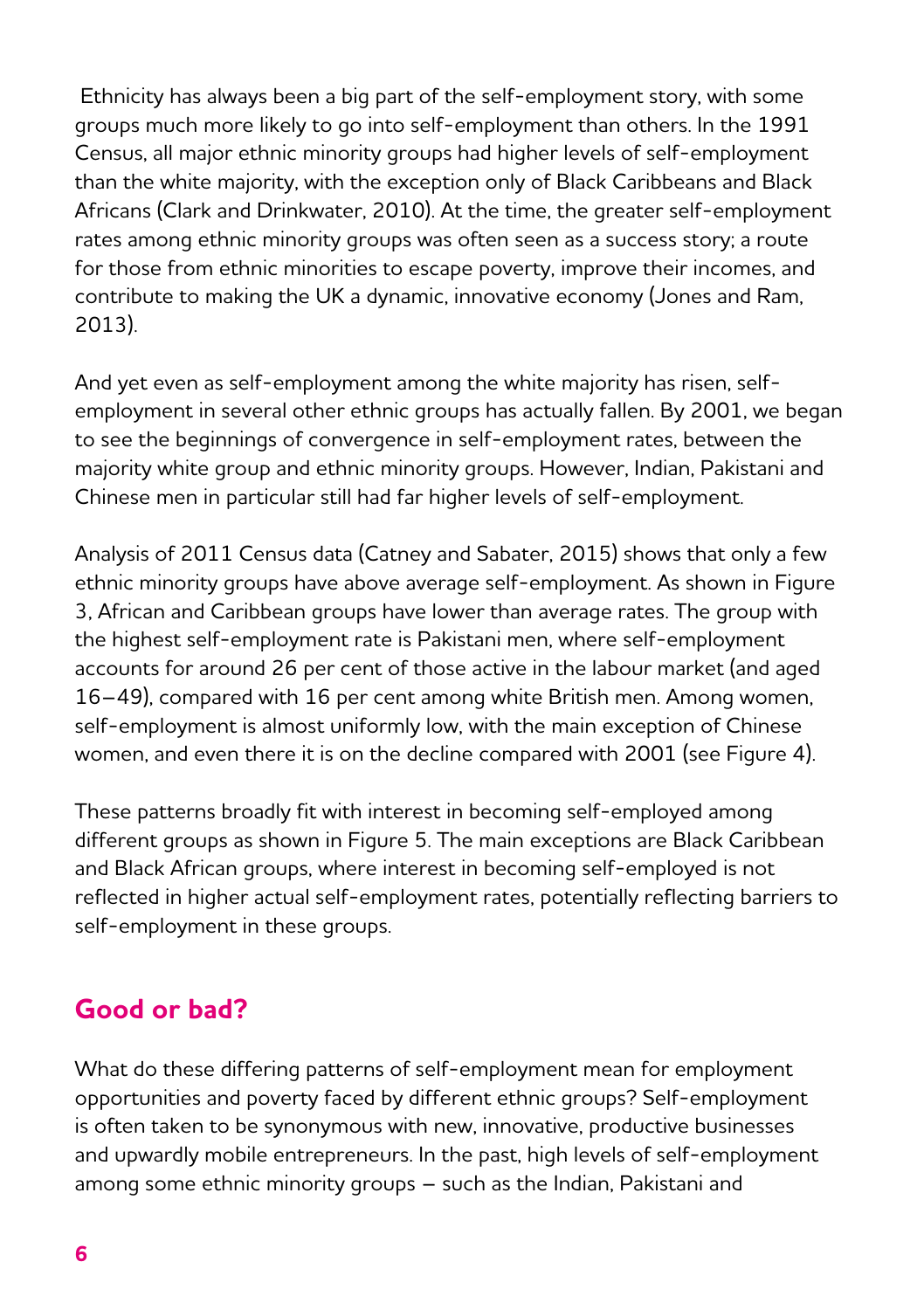#### **Figure 3: Male and female self-employment in 2011 (by proportion of ethnic group active in labour market aged 16-49)**



Source: Catney and Sabater (2015)

Bangladeshi groups – were often seen in this light. In fact, the Scarman Report – commissioned in response to the 1981 Brixton riots – recommended encouraging more self-employment among Black Carribean and Black African groups as a way of reducing unemployment (Jones and Ram, 2013).

If this vision of self-employment was the right one, then it should be concerning that self-employment among Indian and Chinese groups is now declining, and a cause of celebration that it is on the rise in Pakistani groups. Meanwhile, in groups such as Black Carribeans and Black Africans, more self-employment should be ICDI QUOTI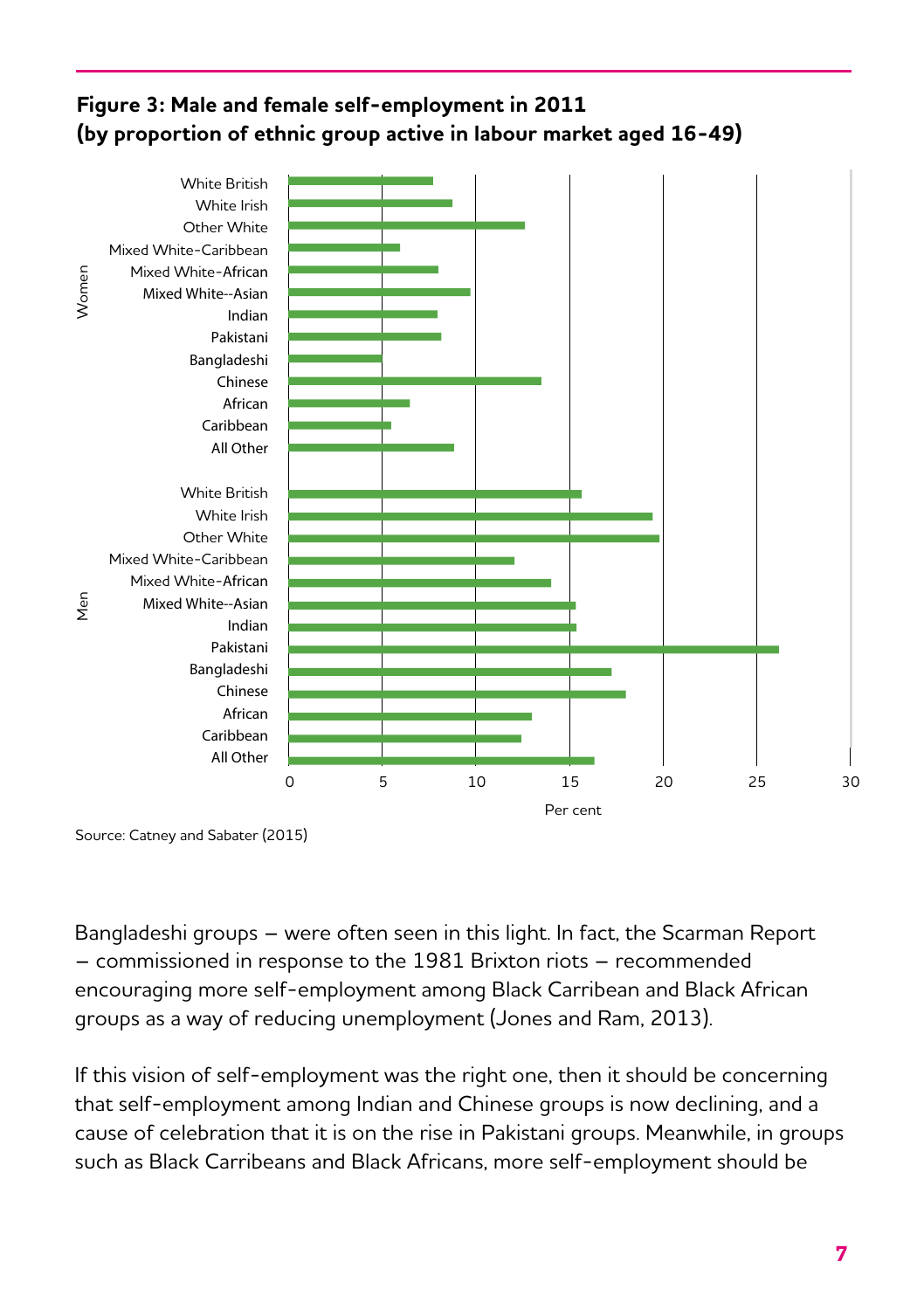#### **Figure 4: Male and female self-employment in 2001 (by proportion of ethnic group active in labour market aged 16-49)**



Source: Catney and Sabater (2015)

encouraged, and barriers to greater self-employment should be tackled. But is this the right interpretation of the facts?

A first hurdle in trying to examine self-employment is the fact that the term 40 encompasses a multitude of different types of work. It can include running a 35 limited company or professional practice, sub-contracting, doing freelance work or simply 'working for yourself'. Over 70 per cent of self-employed see 30 themselves as falling into the latter category, and around 83 per cent of selfemployed people do not employ anyone else (D'Arcy and Gardiner, 2014). So 20 while the self-employed do include some new entrepreneurial start-ups that have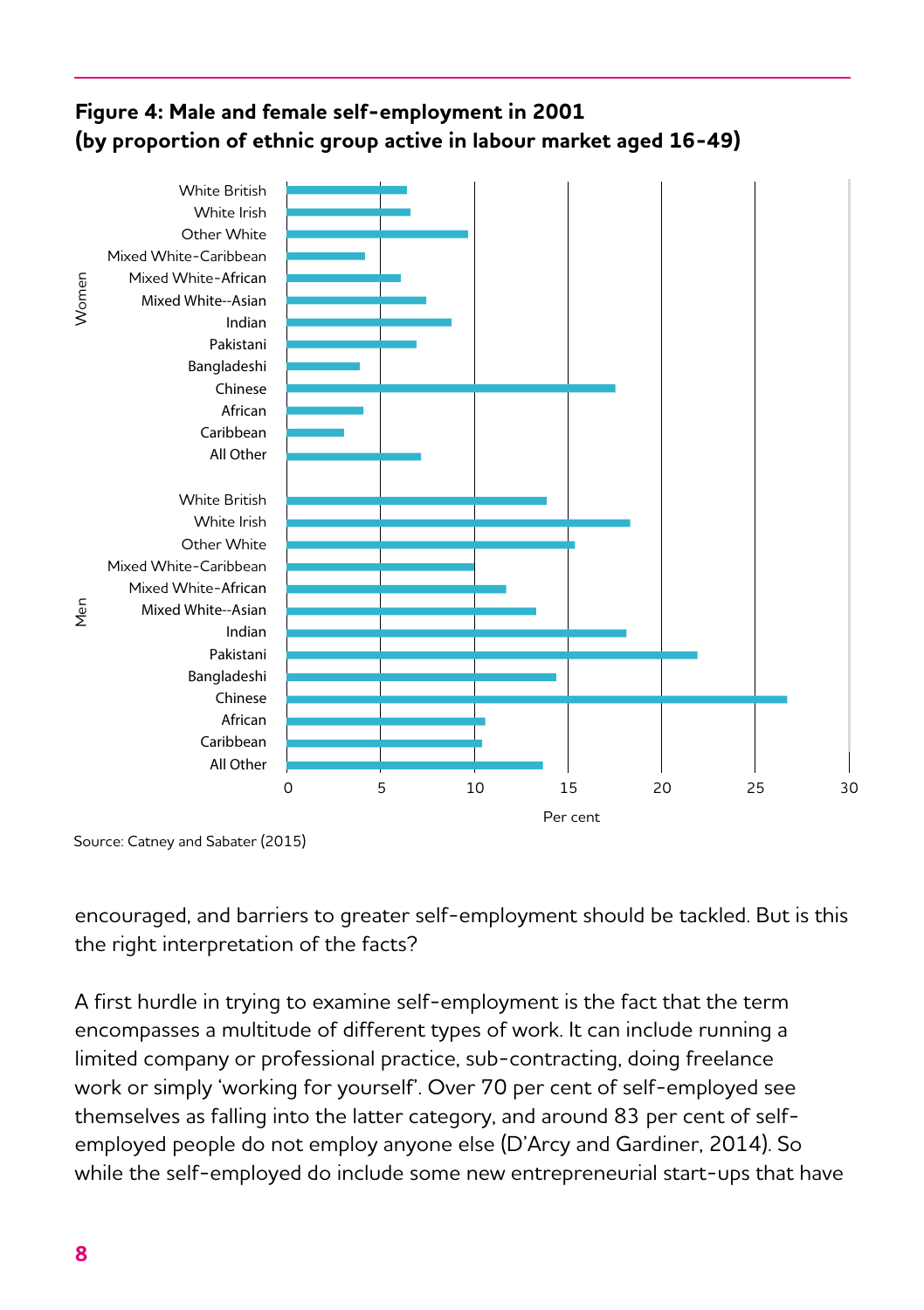

#### **Figure 5: Proportion who have recently thought about starting a business or becoming self employed**

Source: IFF Research Ltd (2007) BERR Household Survey of Entrepreneurship 2007

the potential to grow into large businesses, the vast majority do not fall into this category.

But even if the vast majority of self-employed are not creating growing, vibrant businesses, it may still be the case that self-employment provides a good alternative to a job as an employee, with better prospects and higher levels of income.

The motivations for going into self-employment are strongly linked to outcomes. Those who start a business because they have spotted an opportunity tend to have more profitable ventures compared with those who start businesses because of limited employment options (Broughton and Ussher, 2014). Individuals go into self-employment for a wide variety of reasons, and these may serve to explain differences in self-employment rates between groups. More specifically, analysing rates of self-employment through 'pull' and 'push' factors can help illuminate reasons why some groups have higher levels of self-employment than others, and the extent to which policy-makers should be concerned.

'Pull factors' relate to the potential for some ethnic minority groups to derive greater benefits from self-employment, compared with other groups. This could be, for example, if groups have a preference for more flexible working or autonomy, which self-employment may provide, or because they are better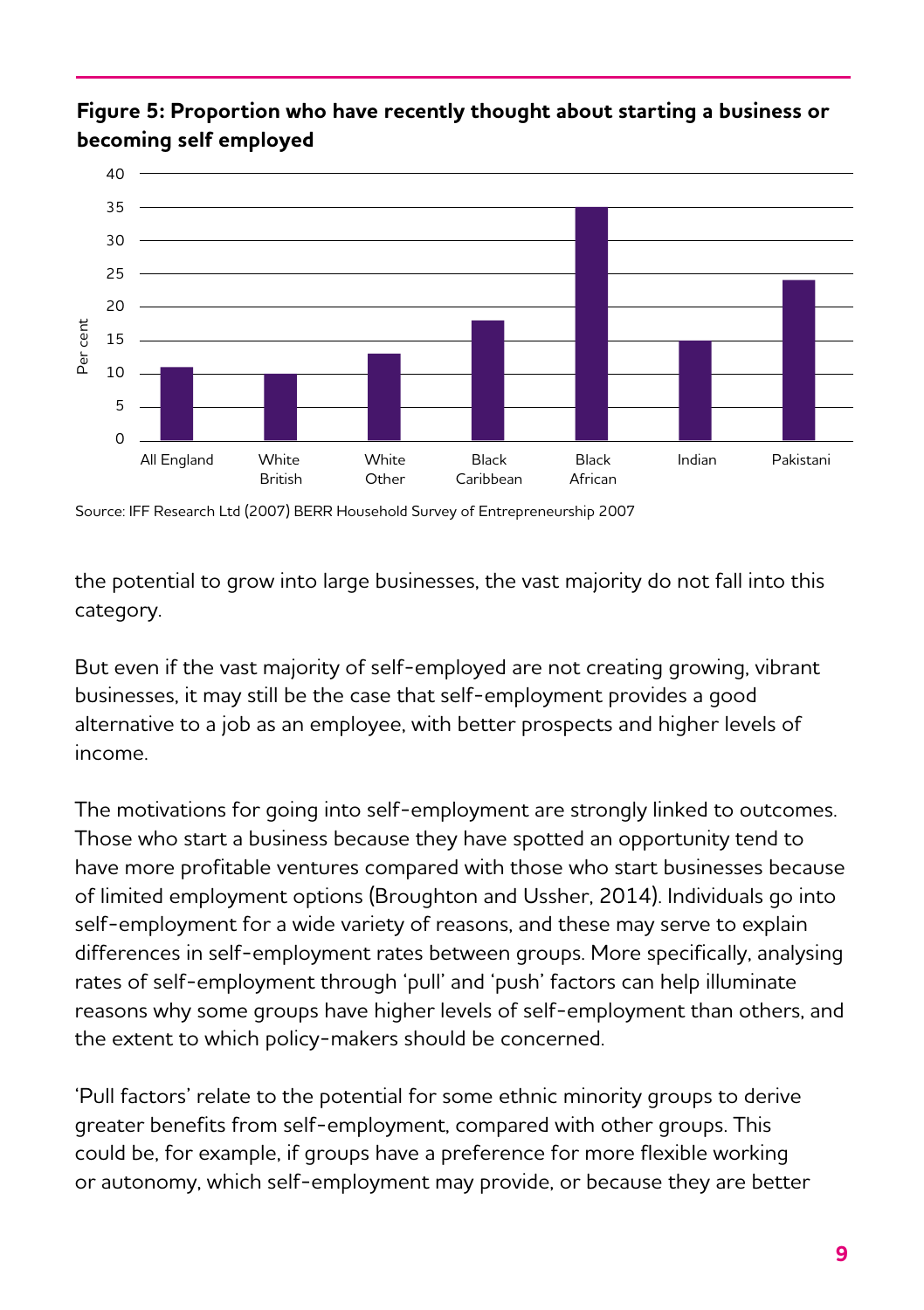able to exploit self-employment opportunities. If 'pull factors' dominate, then a key question for policy-makers would be whether it would be advantageous to encourage more individuals from groups such as Black Africans and Black Carribeans, currently under-represented, into self-employment, and they should consider why and how some ethnic groups appear to be able to better exploit opportunities.

'Push factors' relate to potential difficulty for some groups in accessing well-paid jobs as employees. This could be due to many things including lack of the right qualifications or skills, being located in areas of poor employment opportunities, and employer discrimination, to name a few. If 'push factors' dominate, then policy-makers should be concerned about high levels of self-employment in the Pakistani group.

The next two sections explore these two factors in more detail, seeking to analyse whether they can explain the changing nature of self-employment in ethnic minority groups, in particular the disproportionately high levels of selfemployment among certain groups now and in the past. These sections argue that high levels of self-employment among ethnic minority groups such as Indian and Chinese groups in the past, and in Pakistani groups today, are likely to be largely the result of 'push factors'.

## **Pull factors: entrepreneurial opportunities?**

Specific ethnic minority groups may have positive reasons for entering selfemployment. As shown in Box 1, a substantial proportion of some ethnic minority groups are made up of non-UK-born individuals, and evidence shows that migrants tend to have much higher rates of self-employment. Within ethnic minority groups, self-employment is much less common among those who are born in the UK (Clark and Drinkwater, 2010).

It is sometimes argued that the propensity of migrants to become selfemployed could be due to cultural attitudes that migrants bring with them from their country of origin. There is some evidence that culture may play a role: for example, some studies show that migrants from countries of high selfemployment are more likely to enter self-employment in the host country (Marcen, 2014).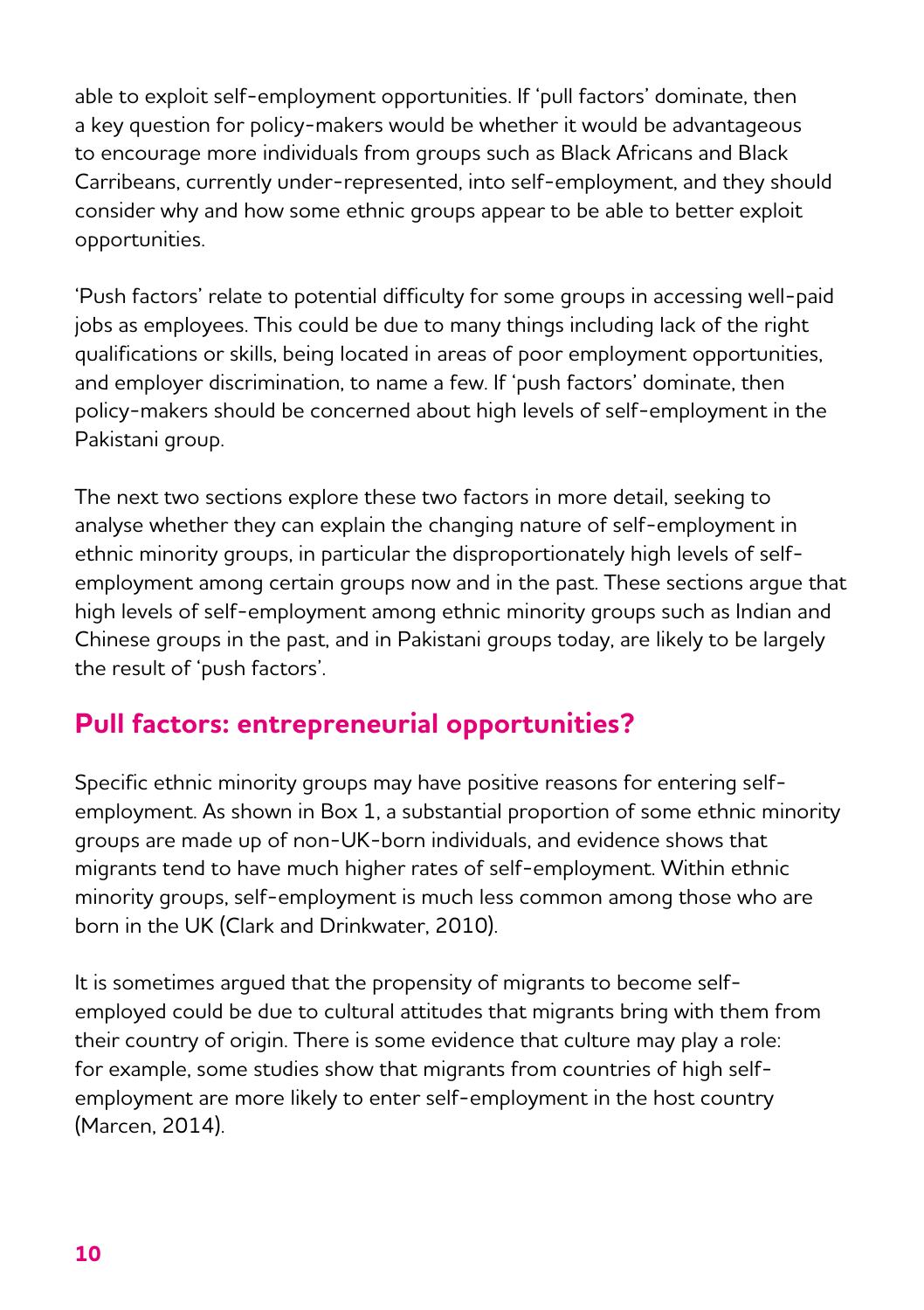It is also sometimes argued that migrants are more likely to be entrepreneurial; they may be willing to take on more risk, and so are happy to set up their own businesses. The fact of moving to a new country itself entails undertaking a certain level of risk in pursuit of longer term rewards; this outlook might be particularly conducive to going into self-employment. But in fact, surveys of attitudes to risk are mixed on whether it is higher levels of entrepreneurialism and a willingness to take risks that pushes more migrants into self-employment (Clark and Drinkwater, 2010). More broadly, as set out in Box 1, differences between migrants and non-migrants are not sufficient to explain the markedly different self-employment patterns between ethnic groups; so other 'pull' and 'push' factors that are not specific to migrants must be considered.

Another reason for high levels of self-employment among specific ethnic minority groups could be that they are in a good position to start specialist businesses catering to members of the same or similar groups. But there is little evidence of high numbers of individuals in these groups setting up businesses to provide specialist products of this kind (Clark and Drinkwater, 2000). Another argument for higher levels of self-employment could be a cultural preference for flexibility, for example to fit around caring responsibilities. It is true that Bangladeshi and Pakistani mothers of young children are less likely to work compared with other ethnicities (Dex and Ward, 2007), but the fact that there is little variation in selfemployment rates among women suggests that this is not a major factor.

Finally, it may be the case that social networks within ethnic groups make it easier to enter self-employment. For example, in groups where networks are strong it may be easier to find potential employees and support, such as informal loans. If groups already have a strong history of self-employment, those who have been there before may be able to offer advice and support.

It has been hypothesised that this effectively works as a trade-off between integration and being socially segregated, and that this may explain why the Pakistani group is, and has historically been, more likely to be in self-employment compared with African Caribbeans, despite facing similar difficulties in the employment market (Maxwell, 2014; Jones and Ram, 2013). But, again, the evidence is mixed. The proportion of the Pakistani group with ethnically mixed friendship networks is lower compared with the Black Caribbean and Black African groups. However, those in the Pakistani group with ethnically diverse friendship networks still make up a majority of the group at 73 per cent (Finney et al., 2015).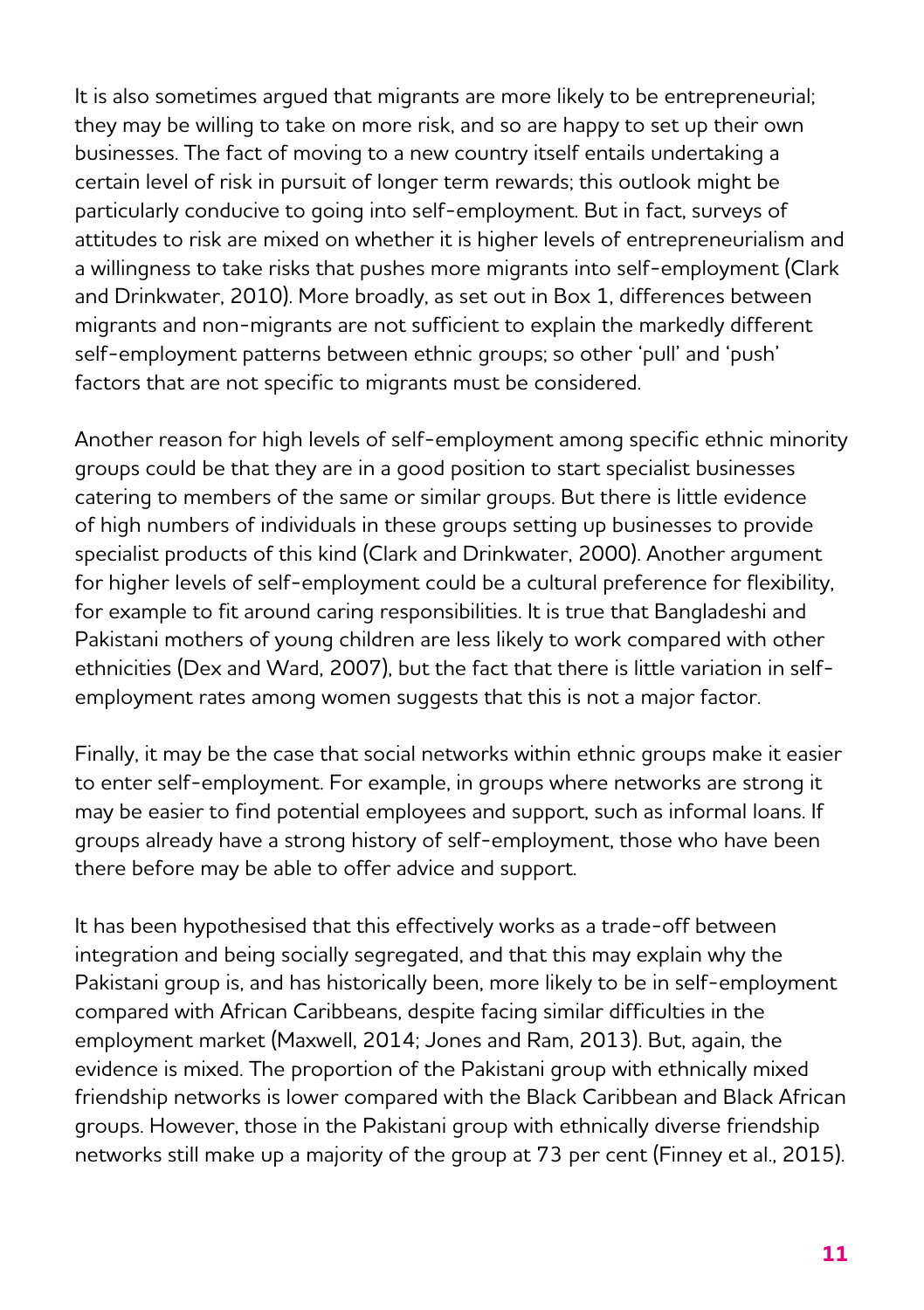#### **Box 1: Self-employment and migration**

Migrants tend to have much higher rates of self-employment than the rest of the population. Within ethnic minority groups, self-employment is much less common among those who are born in the UK (Clark and Drinkwater, 2010). The changing nature of self-employment within ethnic minority groups is therefore likely to be strongly related to the proportion of the group made up of migrants. Depending on the factors that influence self-employment, there may also be differences between the most recent migrants and those that arrived longer ago.

Figure 6 shows that in some ethnic groups, a large proportion are non-UKborn. These include Chinese, Black African, Other White, and White Irish. However, the proportion of migrants alone is not enough to explain differing self-employment rates. For example, the Bangladeshi, Black Caribbean and Pakistani groups have markedly different self-employment rates, despite having similar proportions of non-UK born individuals.



#### **Figure 6: Ethnic groups split by UK-born and non-UK-born**

Source: ONS, Census 2011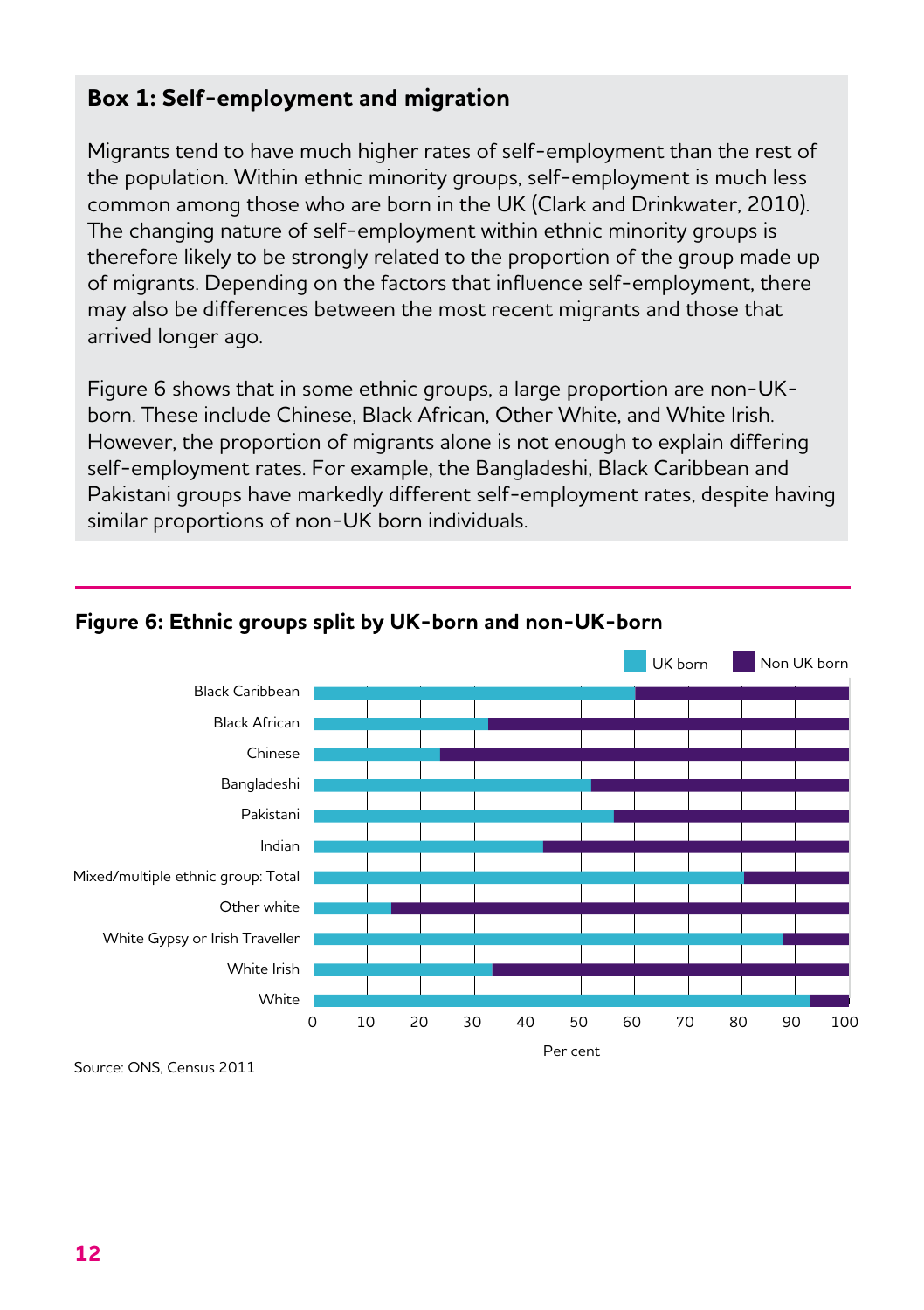### **Push factors: locked out of the labour market?**

There appears to be a strong link between poor labour market opportunities and self-employment. Among Pakistani men, where self-employment is highest, employment outcomes are poor. The group is least likely to be working for an employer (Catney and Sabater, 2015). Among the Pakistani group, those working for an employer are paid on average almost £2 an hour less than the white majority group, and on average £1 an hour less when comparing the Pakistani group with workers in the same occupation (Brynin and Longhi, 2015). While the Bangladeshi group also sees wage gaps of this magnitude, other groups such as Black African, Black Caribbean, Indian and Chinese do not. As well as being paid less, Pakistani employees are also less likely to see progression in wages over time. If paid more than the living wage, they are more likely to see their incomes fall two years later, and if they are paid less than the living wage, they are more likely to still be in low pay two years on (Brynin and Longhi, 2015).

For Pakistani first generation men, the wage gap is partly due to greater part-time working, low levels of qualifications, and being disproportionately likely to enter low-skilled occupations (Longhi et al., 2012). But this is not enough to explain the full gap: a likely further explanation is the barriers faced by migrants in general: for example, lack of English language skills, poor recognition of overseas qualifications among employers, and lack of social networks and labour market knowledge that helps to find better paid work (Li and Heath, 2014; Fisher and Nandi, 2015).

In addition, lack of language skills and knowledge about the benefits system may mean lower benefit take-up rates, especially among new migrants (Finn and Goodship, 2014). This may mean that those who do find it difficult to obtain jobs as employees in these groups may be more likely to go into self-employment rather than becoming unemployed. In some sectors, such as construction, migrants with few other options may be disproportionately pushed into 'false self-employment' by employers, effectively as a way of avoiding employment regulation (Harvey and Behling, 2008; Boheim and Muehlberger, 2006).

Differences in employment opportunities faced by men and women also suggest that self-employment is strongly linked to poor labour market opportunities. Women in work from ethnic minority backgrounds tend to do just as well, if not better than women from the white majority group (Brynin and Longhi, 2015). This contrasts sharply with the experience of men from ethnic minority groups, and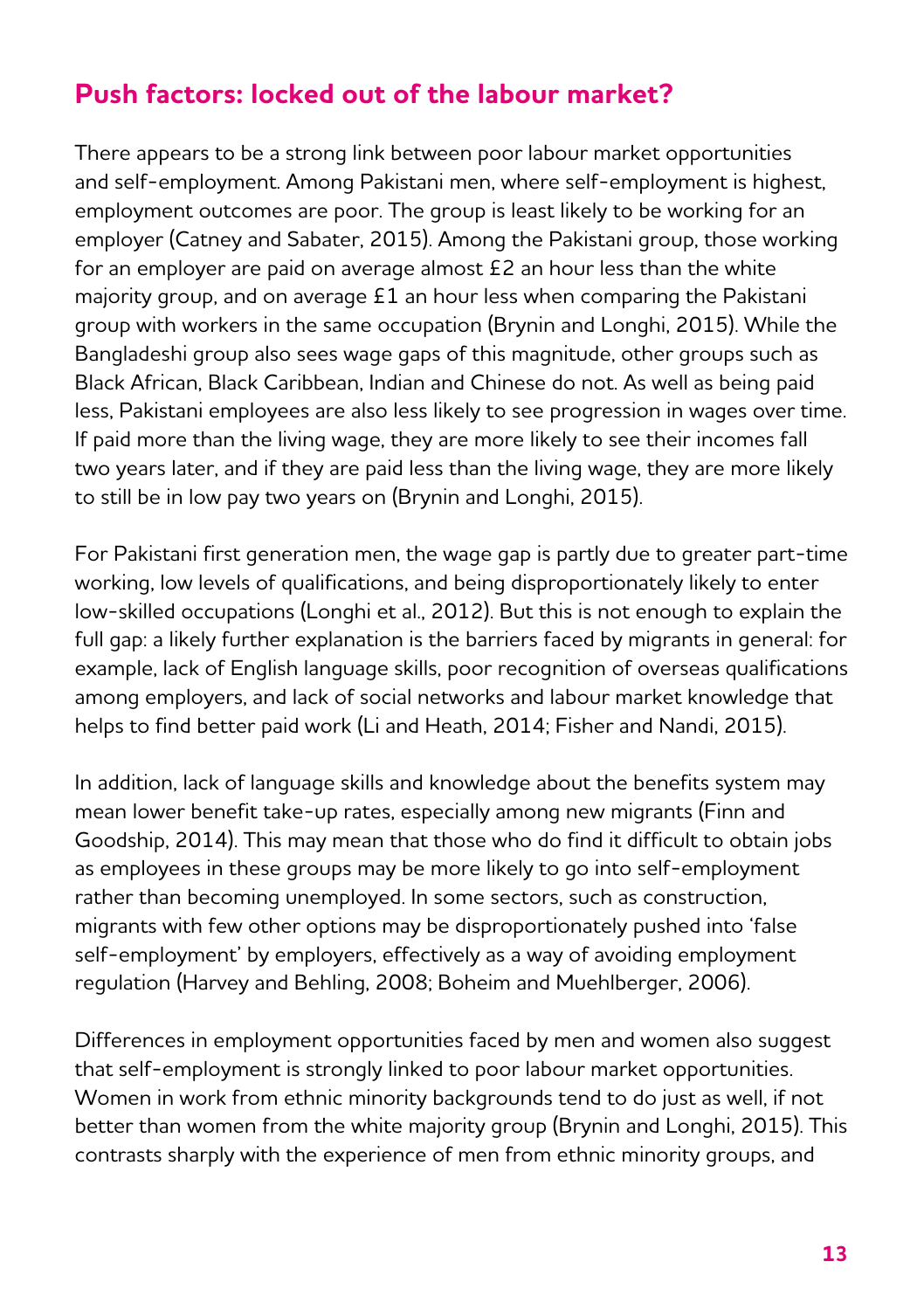#### **Box 2: Indian men: not as entrepreneurial as they used to be?**

In 1991, almost 24 per cent of Indian men in work in the UK were self-employed – more than 40 per cent higher than the self-employment rate among white men (Clark and Drinkwater, 2010). By 2011, the gap had disappeared – now around 19 per cent of Indian men are self-employed, the same level as for white British men (Catney and Sabater, 2015) (figures are for men aged 16 and above). What caused this change?

In all ethnic minority groups, self-employment is lower among those who are UK-born, so this partly reflects the fact that a growing proportion of the Indian ethnic minority group in the UK is now UK-born (Dustmann et al., 2011). It is also unlikely to be a coincidence that at the same time, the Indian group has seen a substantial improvement in employment opportunities and outcomes. Among Indian men, levels of employment, unemployment and inactivity are now at average levels for the UK male population or better. Among women, employment rates are lower, but there has been a substantial narrowing of the gap (DWP, 2014a). Indian UK-born workers now earn either the same or more than their white British counterparts, and they are more likely to be managers, senior officials or professionals (Longhi et al., 2012). With access to good opportunities to work as employees, self-employment looks less attractive than it used to.

This is partly a story of better educational outcomes: Indians are more likely than average to have degree level qualifications, and younger generations that are UK born have typically been through more years of schooling (Longhi et al., 2012; Dustmann et al., 2011). But it also relates to the fact that the UK-born are better able to use their educational qualifications to access better employment. First generation Indian migrants to the UK also have relatively high levels of qualification, but earn less than would be expected given their levels of education (Longhi et al., 2012; Dustmann et al., 2011).

So it would appear that first generation migrants from India turned to selfemployment as a response to fewer attractive opportunities in the rest of the labour market, and finding it harder to make the most of their skills and qualifications. As new generations in particular have had better access to employment opportunities, they have chosen to move away from selfemployment.

Those from the Indian ethnic group that are in self-employment now tend to be in relatively well-paid areas, for example 40 per cent of them are professionals, compared with 4 per cent of Pakistanis (Maxwell, 2014). This would suggest that many who previously would have gone into self-employment out of necessity have now found attractive opportunities to work as employees. Those that are left in self-employment are more likely to be there out of choice.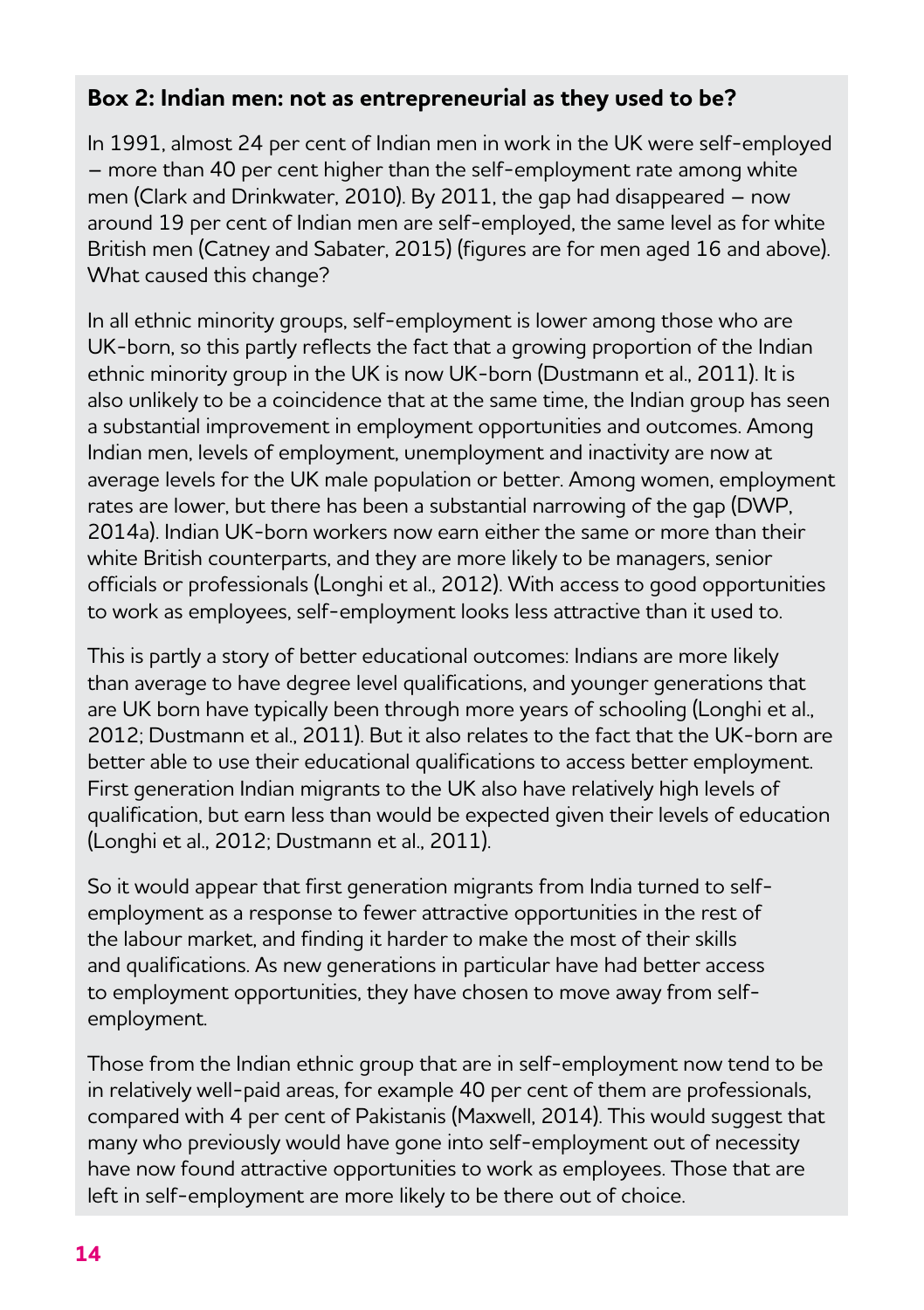is probably one explanation of the fact that ethnic minority women in general do not disproportionately enter self-employment.

The experience of other ethnic minority groups suggest that as they become more established and gain greater access to higher qualifications, they increasingly turn away from self-employment (Clark and Drinkwater, 2010). This pattern is most apparent among the Chinese and Indian groups: both cases have been marked by substantial increase in access to the professions in the last two decades (Owen et al., 2015). And indeed it may be that first generation immigrants see labour market disadvantage as a sacrifice that allows their children access to opportunities unavailable in their country of origin. The experience of the Indian group in particular is explored in more detail in Box 2.

However, it is concerning that the Pakistani group does not, so far, appear to have followed the same pattern, despite a higher proportion now being UKborn than in the Indian group. It appears that UK-born Pakistani individuals still face substantial difficulties in the labour market. On average, wages for second generation Pakistani male employees are around £1.40 less an hour compared with white British males. This is smaller than for first-generation Pakistani migrants, although the reasons for the gap are less easy to explain. In contrast, second-ge neration Indian male employees have similar or higher hourly wages compared with the white British group. (Longhi et al., 2012).2

# **A way out of poverty anyway?**

The 'push factors' pose a much more convincing explanation for self-employment rates and their pattern over the past two decades among Indian, Chinese and Pakistani groups. We should be worried about continuing high self-employment among the Pakistani group, as it is highly likely to be a reflection of poor access to jobs as employees, as it was for some ethnic minority groups before them.

But given that difficulties in the labour market do exist, can self-employment act as a safety valve, providing a means of earning that is better than the alternative of no work, or poorly paid work? Other groups such as the Bangladeshi group experience similar levels of poor employment and low-paid work, but do not appear to be using the self-employment safety valve. While not affected to the same extent, Black Africans and Black Caribbeans are also more likely to be in poverty than average, but again do not appear to use self-employment as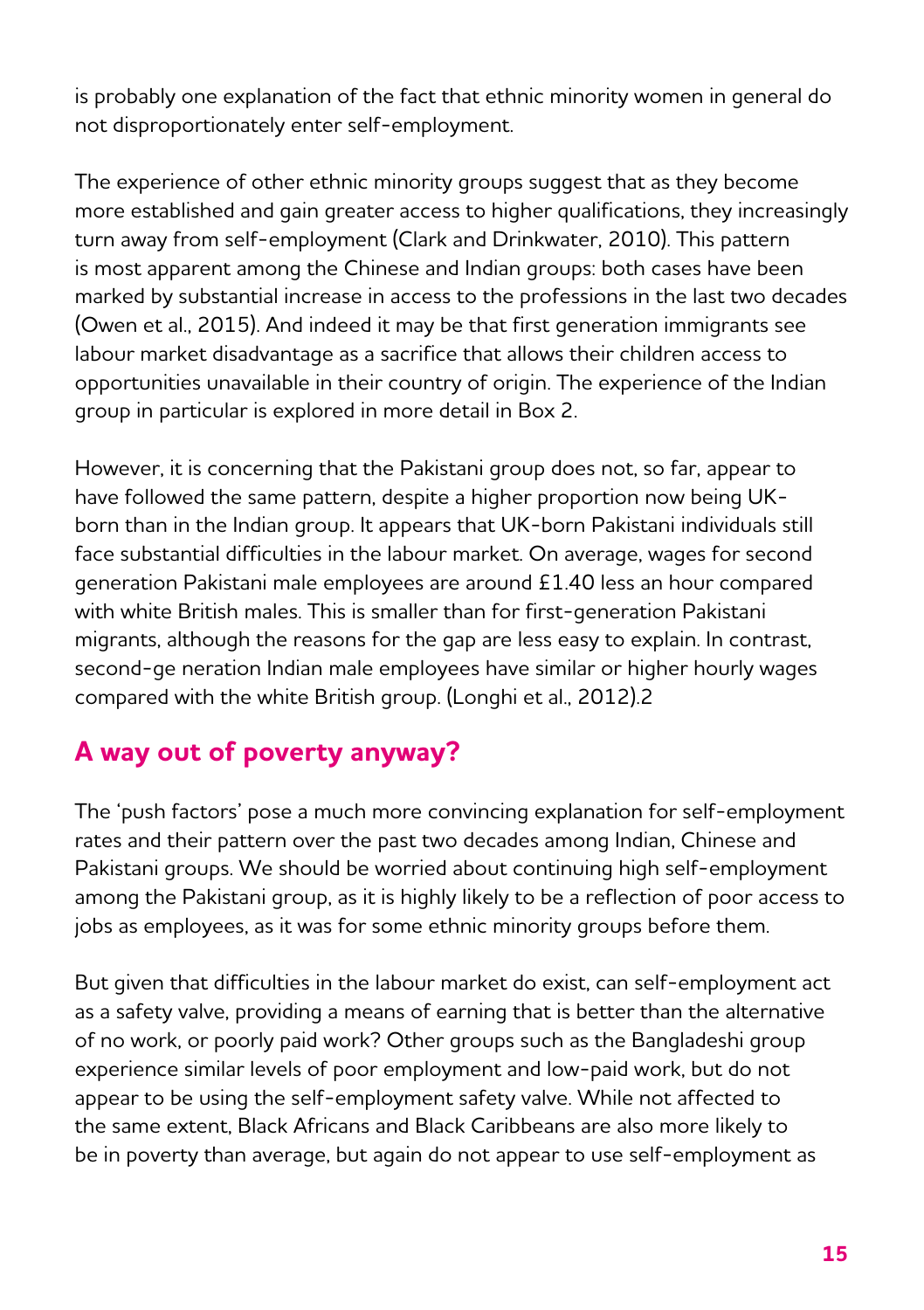an alternative. Instead, these two groups appear to have unmet aspirations for entrepreneurship, although is it unclear what the reasons are for this.

The evidence on whether self-employment can act as a safety-valve to help escape poverty is mixed. Being in self-employment can be low paid and precarious. Households where self-employment is the only form of work are more likely to be in poverty (Ray et al., 2014). The typical self-employed person earns 40 per cent less than the typical employee, and during the downturn, when self-employment rates rose, income from self-employment fell much more sharply than wages among employees (D'Arcy and Gardiner, 2014; Fisher and Nandi, 2015; ONS, 2014). Further, those in self-employment are less likely to be saving for the future, with much lower rates of pension saving (D'Arcy and Gardiner, 2014).

There are many reasons why the Pakistani group may be more likely to turn to self-employment as a response to labour market disadvantage. These include knowing others within the group that have entered self-employment, and also location. Different ethnic minority groups are concentrated in different areas. For example, the area with the highest proportion of Pakistani individuals is Bradford, whereas the area with the highest proportion of Bangladeshi individuals is Tower Hamlets in London (Catney and Sabater, 2015). To a great extent, employment will reflect the job opportunities available in the local area. This could also partly explain why some ethnic groups have been relatively successful in progressing to higher value occupations. For example, a relatively high proportion of the Indian group is located in London (Catney and Sabater, 2015), where there is greater access to higher paying jobs.

As set out earlier, self-employment spans a range of sectors, some of which are likely to be relatively well paid. Among the Pakistani group, for many individuals, self-employment may help to bring some income in. But in general, it does not appear to be a route to career progression and higher wages. Around 53 per cent of those in the self-employed Pakistani group are in the transport sector, and most of this is taxi-driving (Clark, 2014). And 'pull' factors such as social networks may work against income mobility. If individuals from specific groups go into similar types of self-employment – as some research suggests is the case among Asian groups – then the result is often high levels of competition and low profits (Jones and Ram, 2013).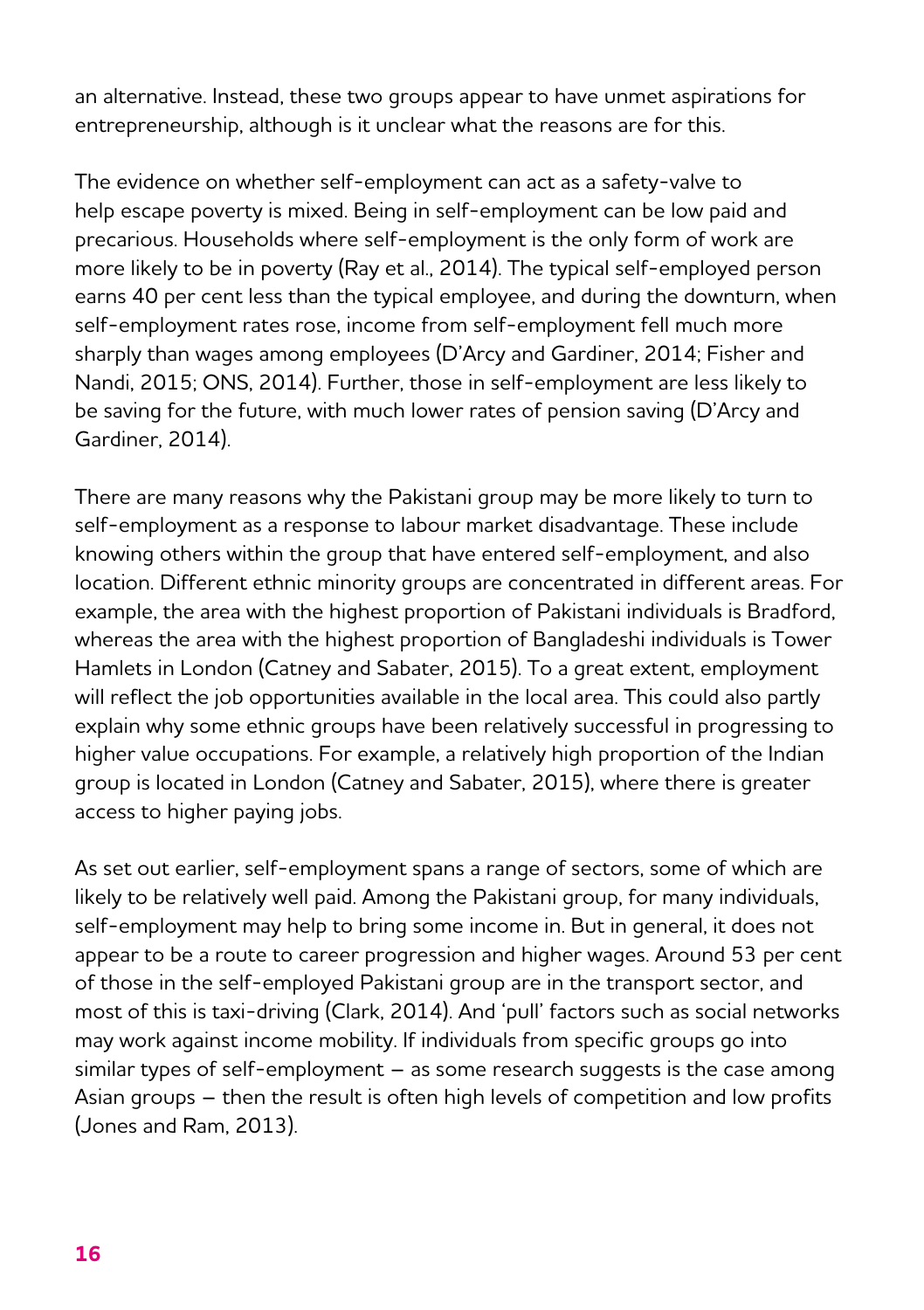In addition, it is concerning that the Pakistani group has not fully followed the trajectory of other ethnic minority groups, with second and third generations gaining greater access to attractive employment opportunities. There is a risk that disadvantage is perpetuated; studies of Pakistani groups have found that access to wider social networks among the self-employed are limited, affecting access to job and training opportunities, and their children's understanding of the career paths available to them (Barnard, 2014). This suggests that high self-employment rates in the Pakistani group should be a cause for concern.

## **What does this mean for policy-makers?**

It is certainly the case that for some people, going into self-employment will be a route to improving their incomes and the lives of themselves and their families. And for some groups, such as Black Africans and Black Caribbeans, unmet aspirations may be a sign that they face barriers that restrict their access to these type of opportunities. Some evidence suggests that lack of access to finance may be one of these barriers (Black Training and Enterprise Group, 2011). If this is indeed the case, then tackling those barriers is important. This is an area which has already seen a range of government policies, including the New Enterprise Allowance, start-up loans programme, tax reliefs for investment in new businesses, and match-funding programmes.

But self-employment takes many forms, and people go into self-employment for many different reasons. Understanding this is key to the question of whether promoting self-employment is a potential tool to tackle poor employment outcomes and poverty.

The experience of ethnic minority groups today and over the last two decades suggests that self-employment is often a response to lack of labour market opportunities. This is important because it means that policy-makers need to recognise that poor access to jobs may not show up simply in the worklessness figures, but will show up in higher self-employment rates for some groups.

It is tempting to think self-employment can work as a safety valve that offers some protection against poor labour market opportunities. There are many existing policies promoting self-employment, from campaigns, to start-up loans, to the New Enterprise Allowance (NEA). In many cases, these are targeted at those who are having difficulty finding work; for example, the NEA is available to those who are on Jobseeker's Allowance, Income Support or Employment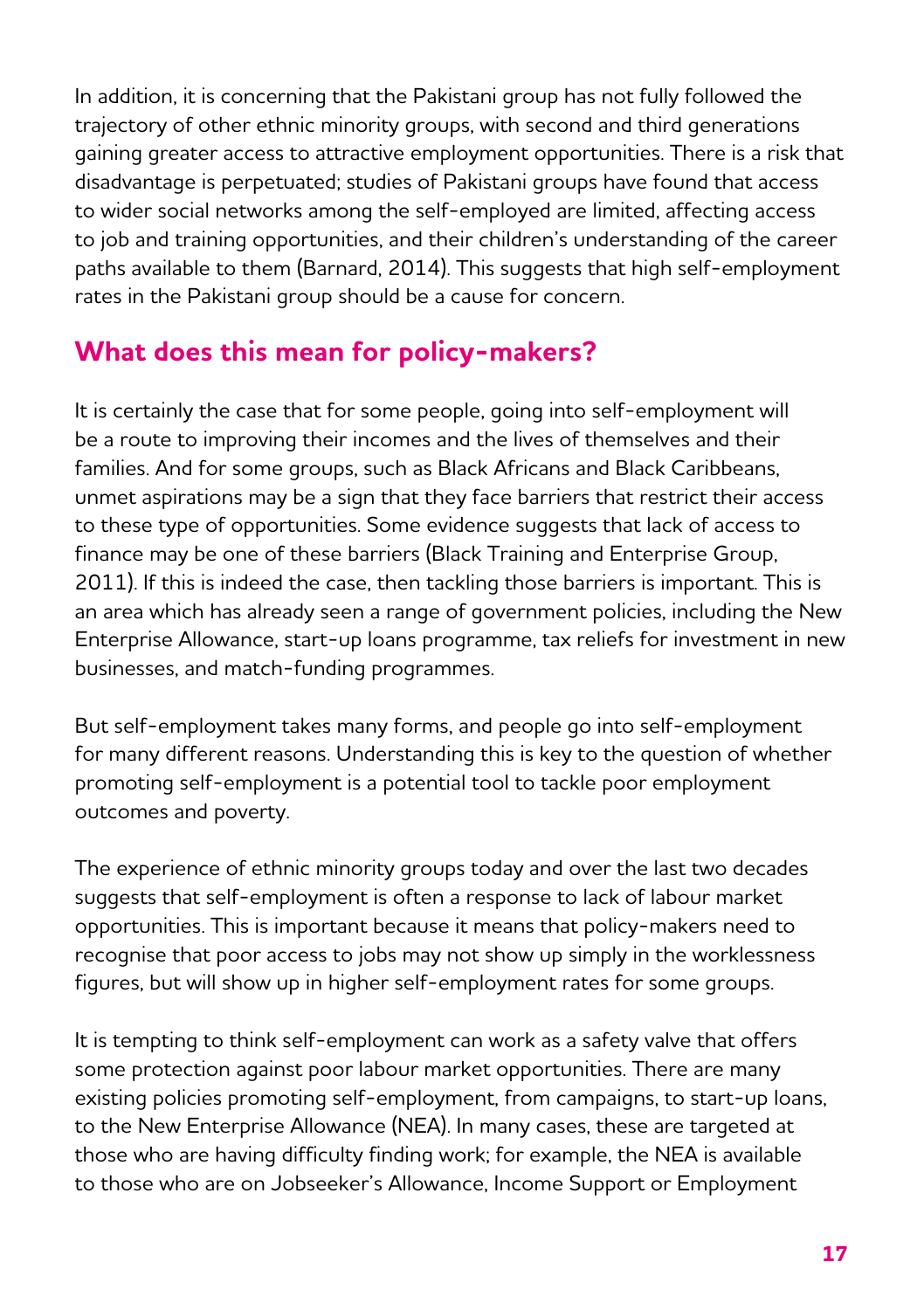and Support Allowance. The available data suggests that such policies have been successful in reaching ethnic minority groups, with 34 per cent of start-up loans (HM Government, 2013), and 19 per cent of New Enterprise Allowance starts (DWP, 2014b) going to ethnic minority groups.

But there is little guarantee that promoting more self-employment will act as a panacea for poor access to work. Much self-employment is low paid. And often, particularly where the underlying factors contributing to poor work opportunities are low skill levels or poor local economic conditions, promoting self-employment does not tend to work as a way of creating jobs. These same factors – low skill levels and poor local economic conditions – also reduce the likelihood of success in self-employment (Mueller et al., 2008). Analysis of the NEA shows that while 78 per cent of participants stayed off Jobseeker's Allowance for at least a year, most aspired to earn a living wage, rather than to see business expansion and growth (McKnight, 2015).

Self-employment is no easy answer to unemployment and poverty. Instead, policy-makers need to focus on why some groups are shut out of the labour market in the first place – whether it is related to education, networks, local economic performance or discrimination. The policy solutions to this wider problem is outside the scope of this paper. However, a wide range of evidence shows the importance of skills and training in helping individuals to access better work. But more specifically than this, those in persistent poverty are much more likely to have difficulty speaking or reading English. Pakistani, Bangladeshi and Other White groups have the highest proportion of individuals not speaking English as a first language (Fisher and Nandi, 2015). This is an obvious area for targeting additional support for skills that would help widen job opportunities for individuals.

For some self-employed, there may be opportunities to increase incomes by helping individuals to expand their businesses. Government schemes in this area include making it easier to access advice on growth, such as through the growth vouchers scheme, and the Business Growth Service.

But many low-paid self-employed people are likely to be in sectors with limited opportunities for growth. This appears to be a particular issue for the Pakistani group, as discussed in this paper. For such individuals, the best route to progression may well be to find better-paying jobs as employees. But there is a gap in government policy in this area. While there is support with job search and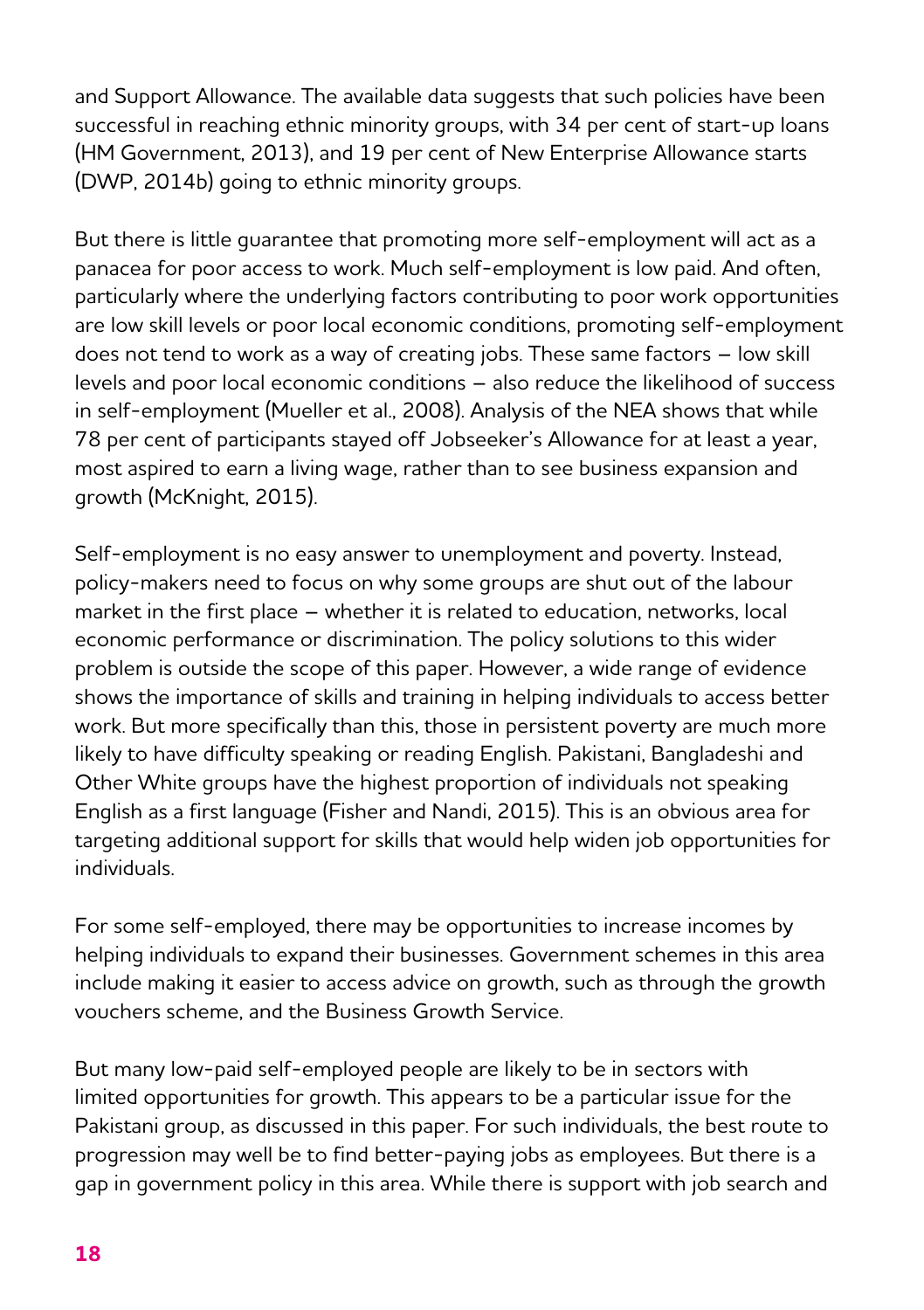training for those out of work (for example through the Work Programme), there is little support for those stuck in low-paid self-employment to find better-paying jobs. Government should explore ways in which such support could be provided. Local Enterprise Partnerships should play a role in using their local labour market knowledge to identify where new jobs are being created and help local individuals access these opportunities.

Table 1 sets out potential policy responses in more detail, designed to address the problems identified in this paper.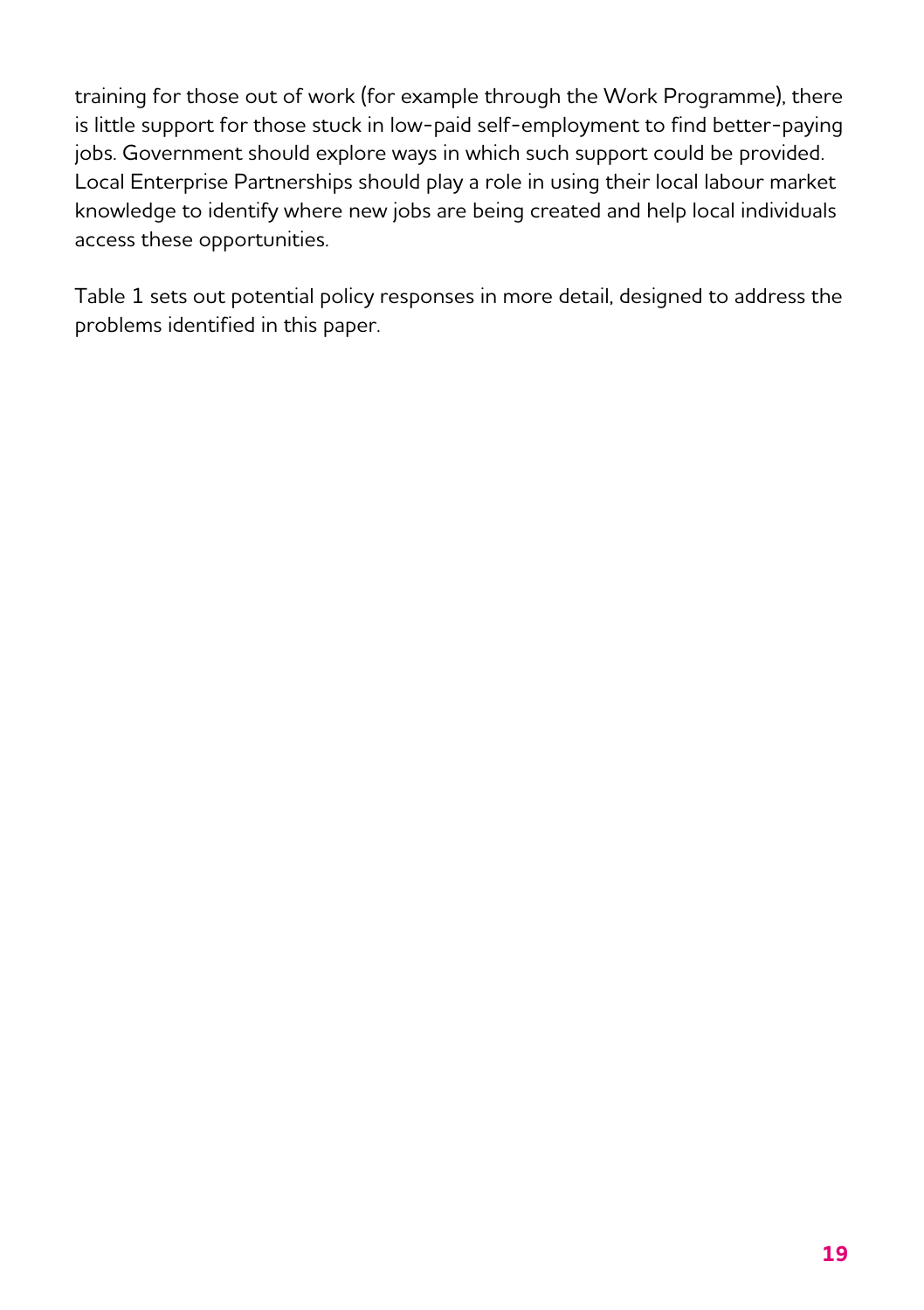| Group                                                                                                                                | <b>Policy response</b>                                                                                                                                                                                                                                                                                                                                                                                                 |
|--------------------------------------------------------------------------------------------------------------------------------------|------------------------------------------------------------------------------------------------------------------------------------------------------------------------------------------------------------------------------------------------------------------------------------------------------------------------------------------------------------------------------------------------------------------------|
| Unemployed<br>finding work                                                                                                           | Advice and support needs to take into account the likelihood<br>Those facing difficulty of wage progression in helping people to find work. While<br>self-employment is a potential option, the research suggests<br>that for many it may not be a route to escaping poverty.                                                                                                                                          |
| 'Unmet aspirations'<br>Those that wish go<br>into selfemployment<br>or start their own<br>business, but face<br>barriers to doing so | Progress has already been made in this area, with high takeup<br>rates of support programmes such as the New Enterprise<br>Allowance and start-up loans among ethnic minority groups.<br>However, the longer term effect of such programmes needs<br>to be fully evaluated to understand the extent to which they<br>lead to sustainable work.                                                                         |
| in low pay<br>Those in low income<br>selfemployment                                                                                  | Self-employed stuck For some, low income self-employment may be a choice, for<br>example among financially secure older people. For others, support<br>is needed to help progress into higher pay.                                                                                                                                                                                                                     |
|                                                                                                                                      | Support needs to be wider than simply advice on business<br>growth. It should also cover advice on alternative employment<br>opportunities, as well as training and support to access higher<br>paying jobs.                                                                                                                                                                                                           |
|                                                                                                                                      | Government could consider commissioning such support with<br>payments to the provider dependent on outcomes. Incentivi sing<br>the support provider to focus on how best to help individuals<br>into higher pay should mean that individuals receive support<br>that best increases the likelihood of moving into higher pay -<br>whether that is through business growth or finding alternative<br>job opportunities. |
|                                                                                                                                      | Finding a new job as an employee could pose 14 particular<br>challenges for those in self-employment, for example, due to<br>the lack of employer references. The support provider could<br>play a role in helping individuals to gather evidence of their<br>skills and experience, and potentially provide accreditation of an<br>individual's self-employment history.                                              |
|                                                                                                                                      | The take-up of state benefits (such as tax credits) could be used<br>as a touch-point for providing support.                                                                                                                                                                                                                                                                                                           |
|                                                                                                                                      | The way in which state benefits are provided to the low paid<br>self-employed could be reconsidered. For example, lump sum<br>provision of tax credits could make it easier for individuals to<br>invest in training.                                                                                                                                                                                                  |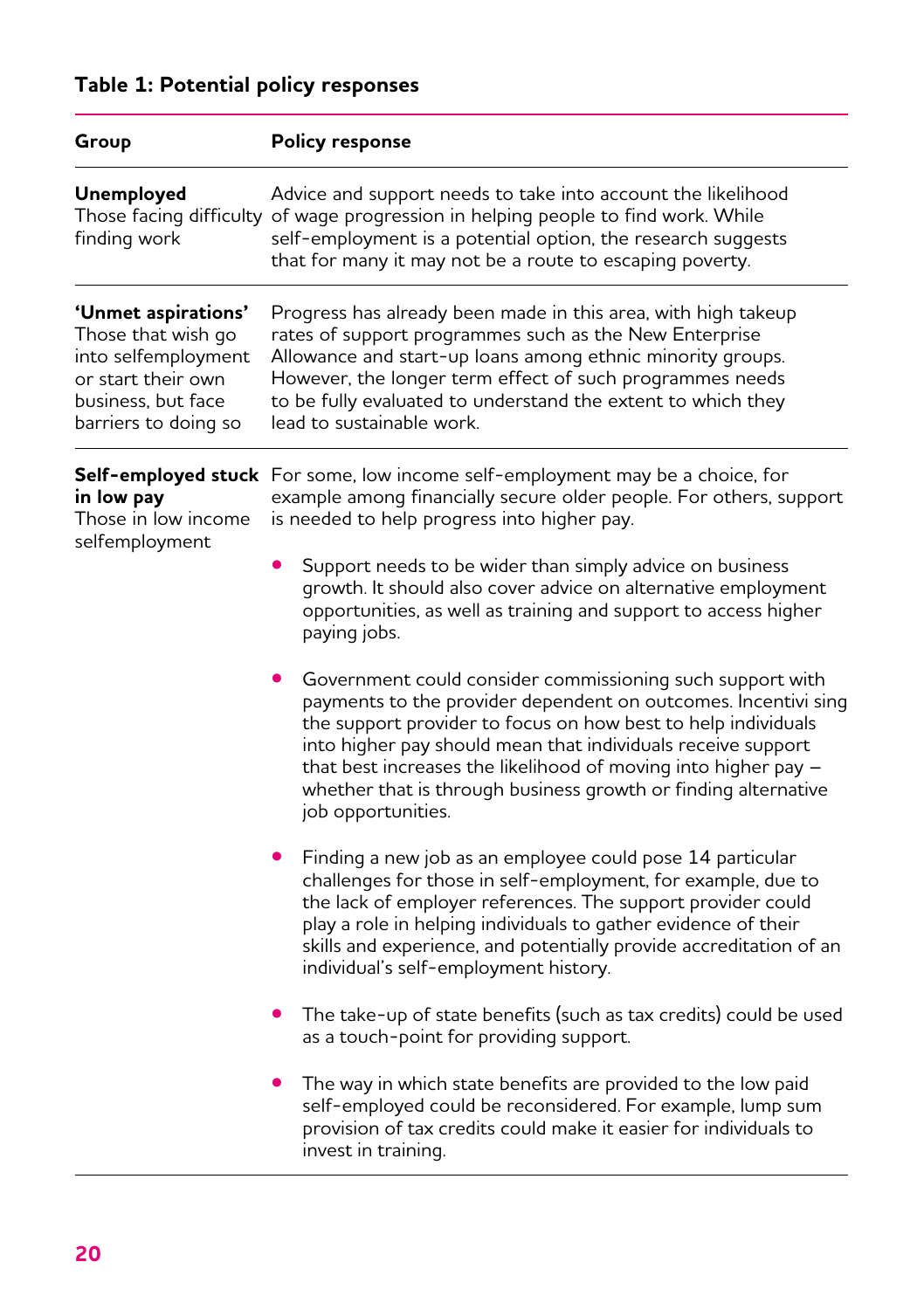## **Notes**

- 1 The low income threshold is defined as 60 per cent of median household income, before housing costs.
- 2 More specifically, this study splits groups up by ethnicity and religion, looking at four groups: Indian Hindu, Indian Muslim, Pakistani Muslim and white British Christian, where the latter is the majority group.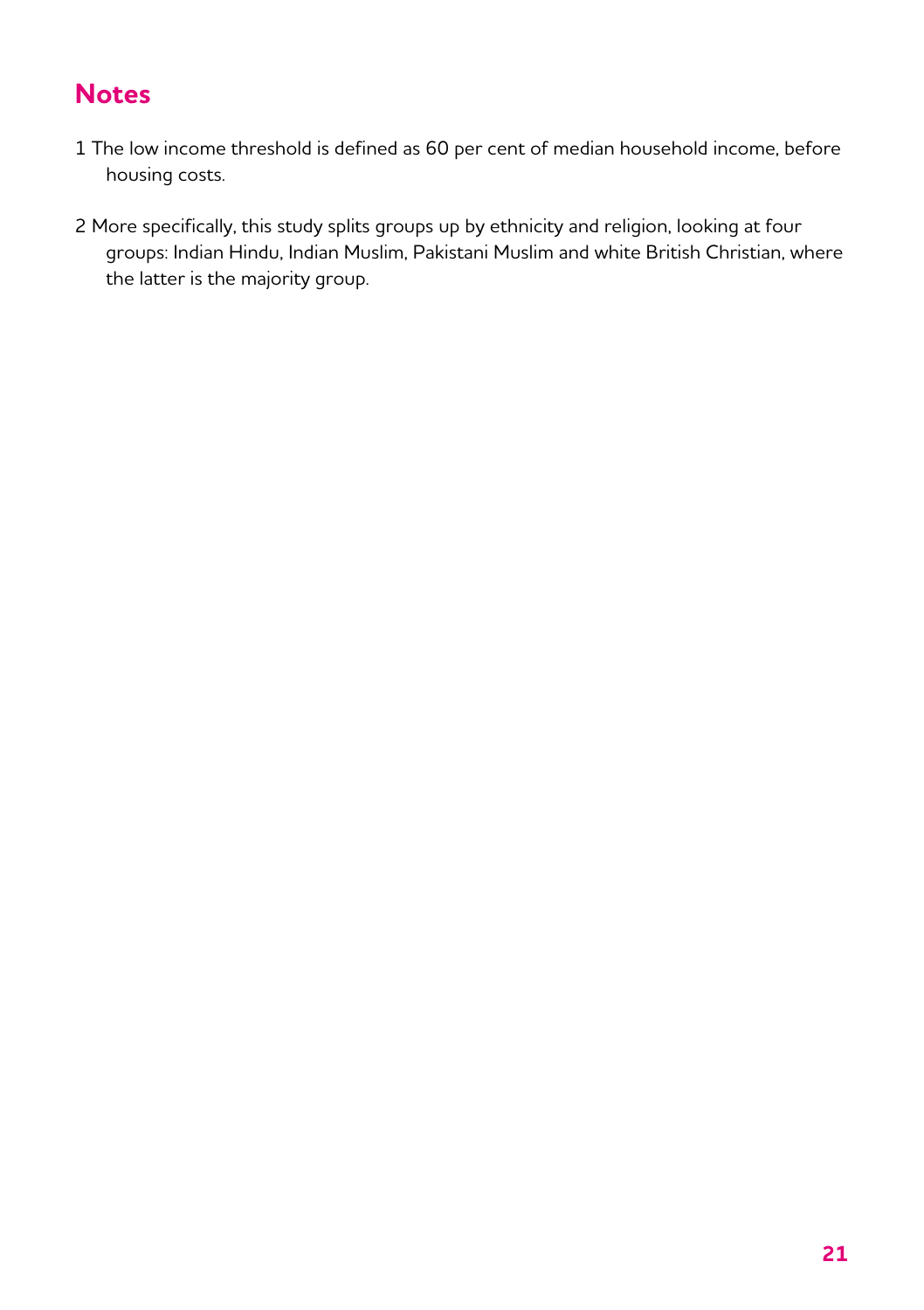### **References**

Barnard, H. (2014) Tackling poverty across all ethnicities in the UK. York: JRF

- Black Training and Enterprise Group (2011) Challenges for BAME employment and enterprise in the new policy context. London: BTEG
- Boheim, R. and Muehlberger, U. (2006) Dependent forms of self-employment in the UK: Identifying workers on the border between employment and self-employment. IZA Working Paper. Bonn: IZA
- Broughton, N. and Ussher, K. (2014) Venturing forth: Increasing high value entrepreneurship. London: SMF
- Brynin, M. and Longhi, S. (2015) The effect of occupation on poverty among ethnic minority groups. York: JRF
- Catney, G. and Sabater, A. (2015) Ethnic minority disadvantage in the labour market. York: JRF
- Clark, C. and Drinkwater, S. (2010) 'Patterns of ethnic self-employment in time and space: evidence from British Census microdata', Small Business Economics, Vol. 34, No.3, pp. 323–338
- Clark, C. and Drinkwater, S. (2000) 'Pushed out or pulled in? Self-employment among ethnic minorities in England and Wales', Labour Economics, Vol. 7, No. 5, pp. 603–628
- Clark, C. (2014) 'Is the picture of Pakistani self-employment really so rosy?' Manchester policy blogs. Available at: http://blog.policy.manchester.ac.uk/featured/2014/04/ pakistani-self-employment-in-the-recession/ (accessed on 5 April 2015)
- D'Arcy, C. and Gardiner, L. (2014) Just the job or a working compromise? London: Resolution Foundation
- Dex, D. and Ward, K. (2007) Parental care and employment in early childhood. Working Paper Series No.57. London: Institute of Education
- Dustmann, C., Frattini, T. and Theodoropoulos, N. (2011) 'Ethnicity and second generation immigrants', in Gregg. P. and Wadsworth, J. (eds) The labour market in winter: The state of working Britain 2010. Oxford: Oxford University Press
- DWP (2014a) Labour market status by ethnic group statistics. London: DWP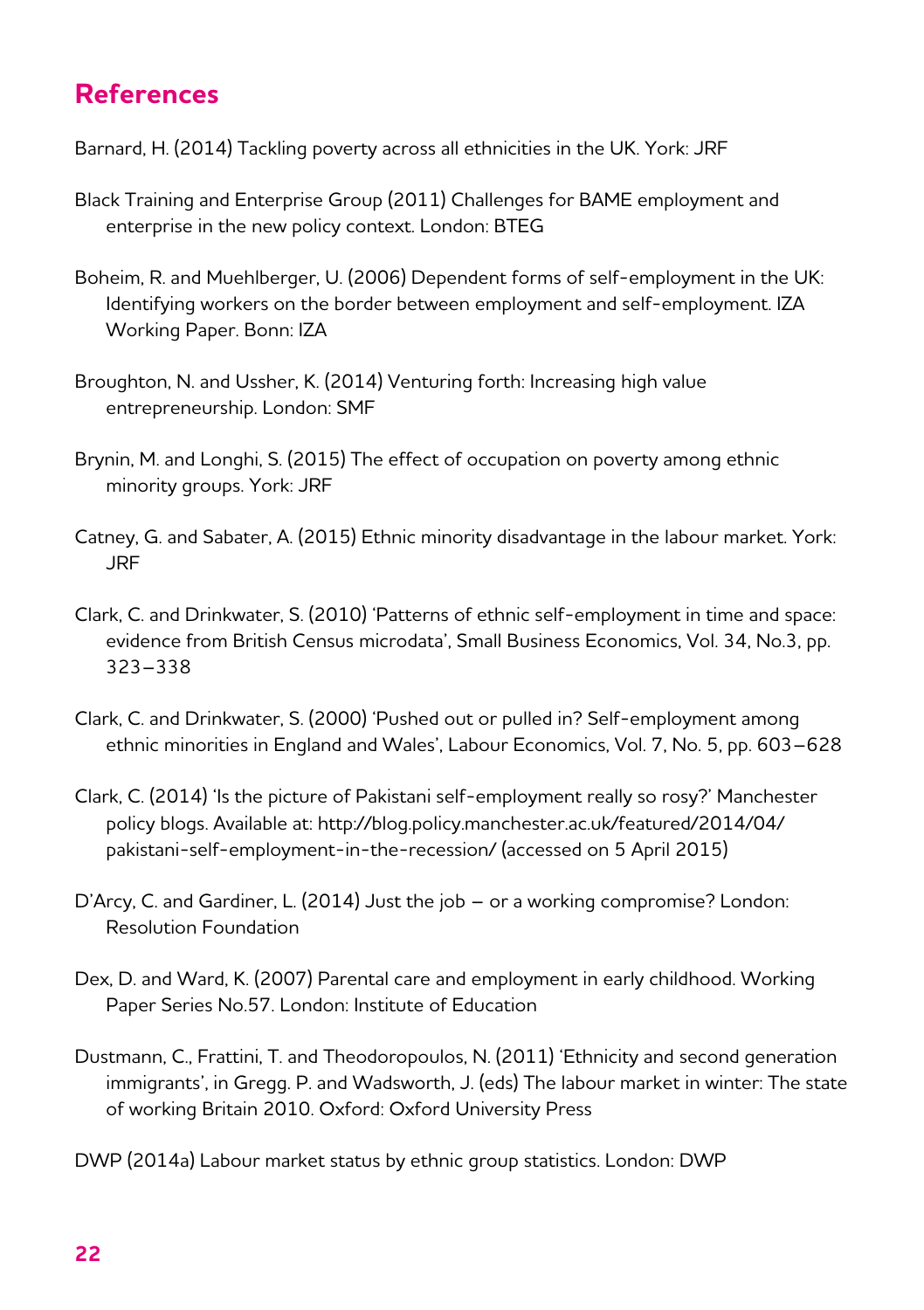- DWP (2014b) Great Britain New Enterprise Allowance quarterly official statistics. London: DWP
- Finn, D. and Goodship, J. (2014) Take-up of benefits and poverty: An evidence and policy review. London: CESI
- Finney, N., Kapadia, D.and Peters, S. (2015) How are poverty, ethnicity and social networks related? York: JRF
- Fisher, P. and Nandi, A. (2015) Poverty across ethnic groups through recession and austerity. York: JRF
- Harvey, M. and Behling, F. (2008) The evasion economy: False self-employment in the UK construction industry. London: UCATT
- HM Government (2013) Start-up loans infographic. Available at: www.gov.uk/government/ uploads/system/uploads/attachment\_data/file/259829/PN401\_SULCo\_Statistics.JPG (accessed on 5 April 2015)
- IFF Research Ltd (2007) BERR Household Survey of Entrepreneurship 2007. London: BERR
- Jones, T. and Ram, M. (2013) Entrepreneurship as ethnic minority liberation. Birmingham: Centre for Research in Ethnic Minority Entrepreneurship
- Li, Y. and Heath, A. (2014) Inheriting success? Colchester: Essex University
- Longhi, S., Nicoletti, C. and Platt, L. (2012) 'Explained and unexplained wage gaps across the main ethno-religious groups in Great Britain', Oxford Economic Papers, Vol. 65, No. 2, pp. 471–493
- Marcen, M. (2014) 'The role of culture on self-employment', Economic Modelling, Vol. 44, Supp. 1, pp. S20–S32.
- Maxwell, R. (2014) Ethnic minority migrants in Britain and France. Cambridge: Cambridge University Press
- McKnight, A. (2015) The Coalition's record on employment: Policy, spending and outcomes 2010–2015. London: London School of Economics